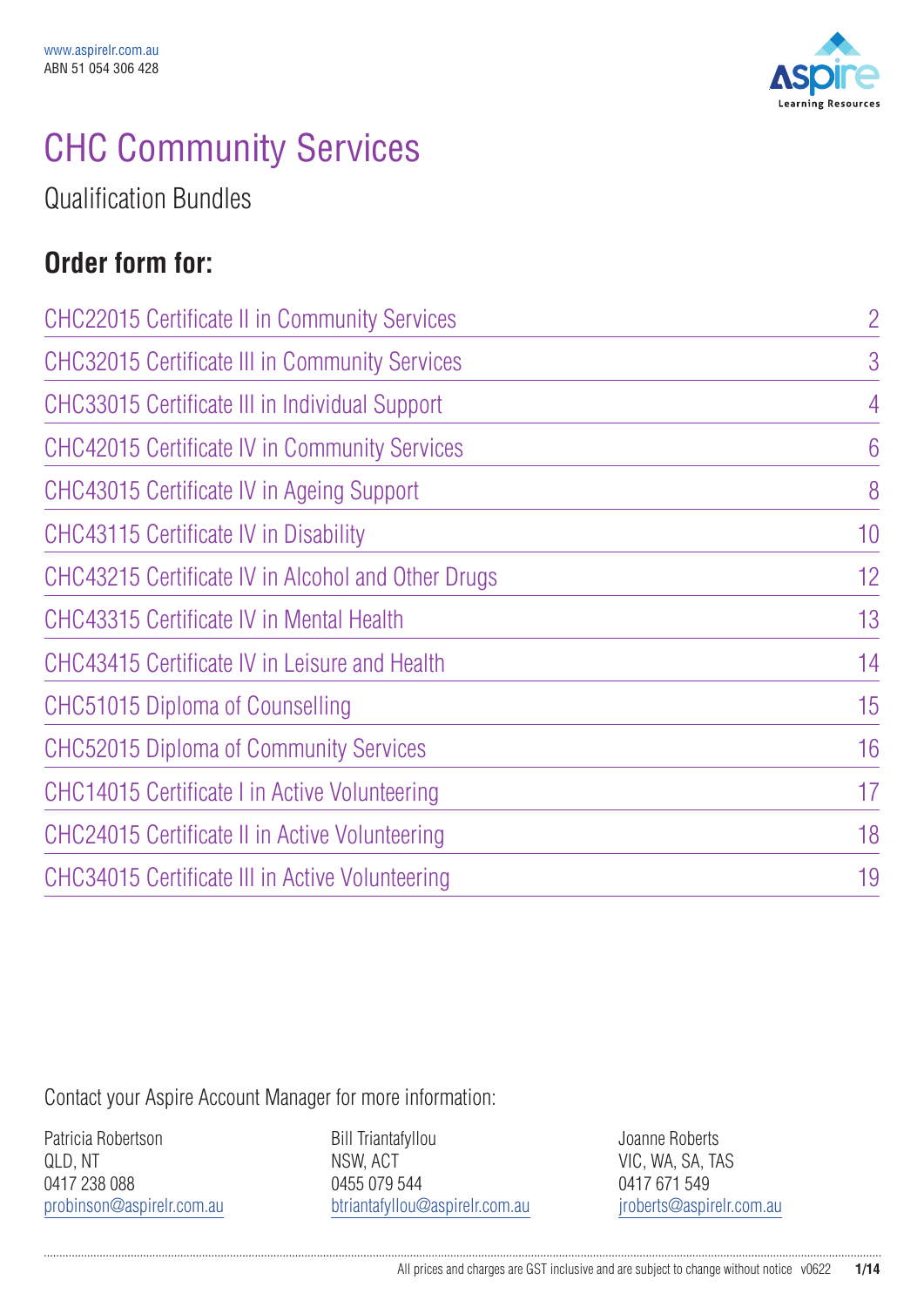

## CHC22015 Certificate II in Community Services

#### **Qualification requirement**

Total number of units  $-9$ 

- $\rightarrow$  5 core units
- $\rightarrow$  4 elective units

| Code                             | <b>Unit of Competency</b>                                             | Office use  | <b>Select</b> |
|----------------------------------|-----------------------------------------------------------------------|-------------|---------------|
| <b>Core Units</b>                |                                                                       |             |               |
| BSBW0R202                        | Organise and complete daily work activities                           | BSW0R202QB  | ☑             |
| CHCCOM001                        | Provide first point of contact                                        | CSCOM001QB  | ☑             |
| CHCCOM005                        | Communicate and work in health or community services                  | CSCOM005QB  | ☑             |
| CHCDIV001                        | Work with diverse people (CS)                                         | CSDIV001QB  | ☑             |
| HLTWHS001                        | Participate in workplace health and safety (CS)                       | CSWHS001QB  | ☑             |
| <b>Elective Units - Choose 4</b> |                                                                       |             |               |
| CHCDIV002                        | Promote Aboriginal and/or Torres Strait Islander cultural safety (CS) | CSDIV0020B  |               |
| CHCECE002                        | Ensure the health and safety of children                              | NECECE0020B |               |
| CHCECE004                        | Promote and provide healthy food and drinks                           | NECECE004QB |               |
| CHCPRT001                        | Identify and respond to children and young people at risk             | NECPRT001QB |               |
| CHCVOL001                        | Be an effective volunteer                                             | CSVOL001QB  |               |
| HLTINF001                        | Comply with infection prevention and control policies and procedures  | CSINF001QB  |               |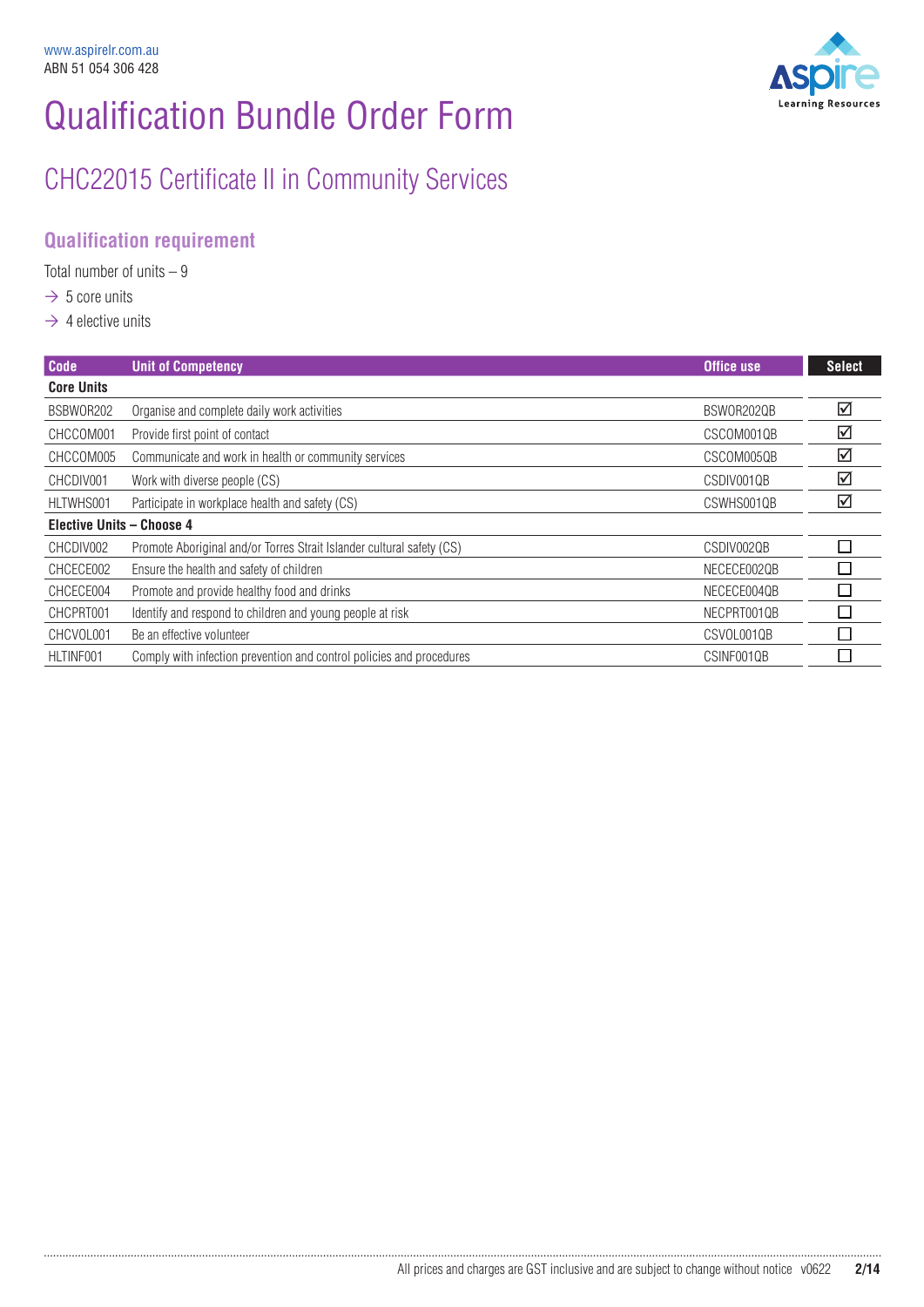

### CHC32015 Certificate III in Community Services

### **Qualification requirement**

Total number of units – 12

- $\rightarrow$  5 core units
- $\rightarrow$  7 elective units

| <b>Code</b>                      | <b>Unit of Competency</b>                                             | <b>Office use</b> | <b>Select</b> |
|----------------------------------|-----------------------------------------------------------------------|-------------------|---------------|
| <b>Core Units</b>                |                                                                       |                   |               |
| CHCCCS016                        | Respond to client needs                                               | CSCCS016QB        | ☑             |
| CHCCOM005                        | Communicate and work in health or community services                  | CSCOM005QB        | ☑             |
| CHCDIV001                        | Work with diverse people (CS)                                         | CSDIV001QB        | ☑             |
| HLTWHS002                        | Follow safe work practices for direct client care                     | CSWHS002QB        | ☑             |
| HLTWHS006                        | Manage personal stressors in the work environment                     | CSWHS006QB        | ☑             |
| <b>Elective Units - Choose 7</b> |                                                                       |                   |               |
| BSBINM301                        | Organise workplace information                                        | BSINM301QB        |               |
| BSBW0R301                        | Organise personal work priorities and development                     | BSW0R301QB        |               |
| CHCADV001                        | Facilitate the interests and rights of clients                        | CSADV001QB        |               |
| CHCAGE001                        | Facilitate the empowerment of older people                            | CSAGE001QB        |               |
| CHCAOD001                        | Work in an alcohol and other drugs context                            | CSAOD0010B        |               |
| CHCCCS009                        | Facilitate responsible behaviour                                      | CSCCS009QB        |               |
| CHCCCS015                        | Provide individualised support                                        | CSCCS015QB        |               |
| CHCCCS017                        | Provide loss and grief support                                        | CSCCS017QB        |               |
| CHCCCS019                        | Recognise and respond to crisis situations                            | CSCCS019QB        |               |
| CHCCCS023                        | Support independence and wellbeing                                    | CSCCS023QB        |               |
| CHCCDE003                        | Work within a community development framework                         | CSCDE003QB        | $\sim$        |
| CHCCOM001                        | Provide first point of contact                                        | CSCOM001QB        |               |
| CHCDFV001                        | Recognise and respond appropriately to domestic and family violence   | CXDFV001QB        | $\mathcal{L}$ |
| CHCDIS007                        | Facilitate the empowerment of people with disability                  | CSDIS007QB        |               |
| CHCDIV002                        | Promote Aboriginal and/or Torres Strait Islander cultural safety (CS) | CSDIV002QB        |               |
| CHCMHS001                        | Work with people with mental health issues                            | CSMHS001QB        |               |
| CHCPRP001                        | Develop and maintain networks and collaborative partnerships          | CSPRP001QB        |               |
| CHCVOL001                        | Be an effective volunteer                                             | CSVOL001QB        |               |
| HLTINF001                        | Comply with infection prevention and control policies and procedures  | CSINF001QB        |               |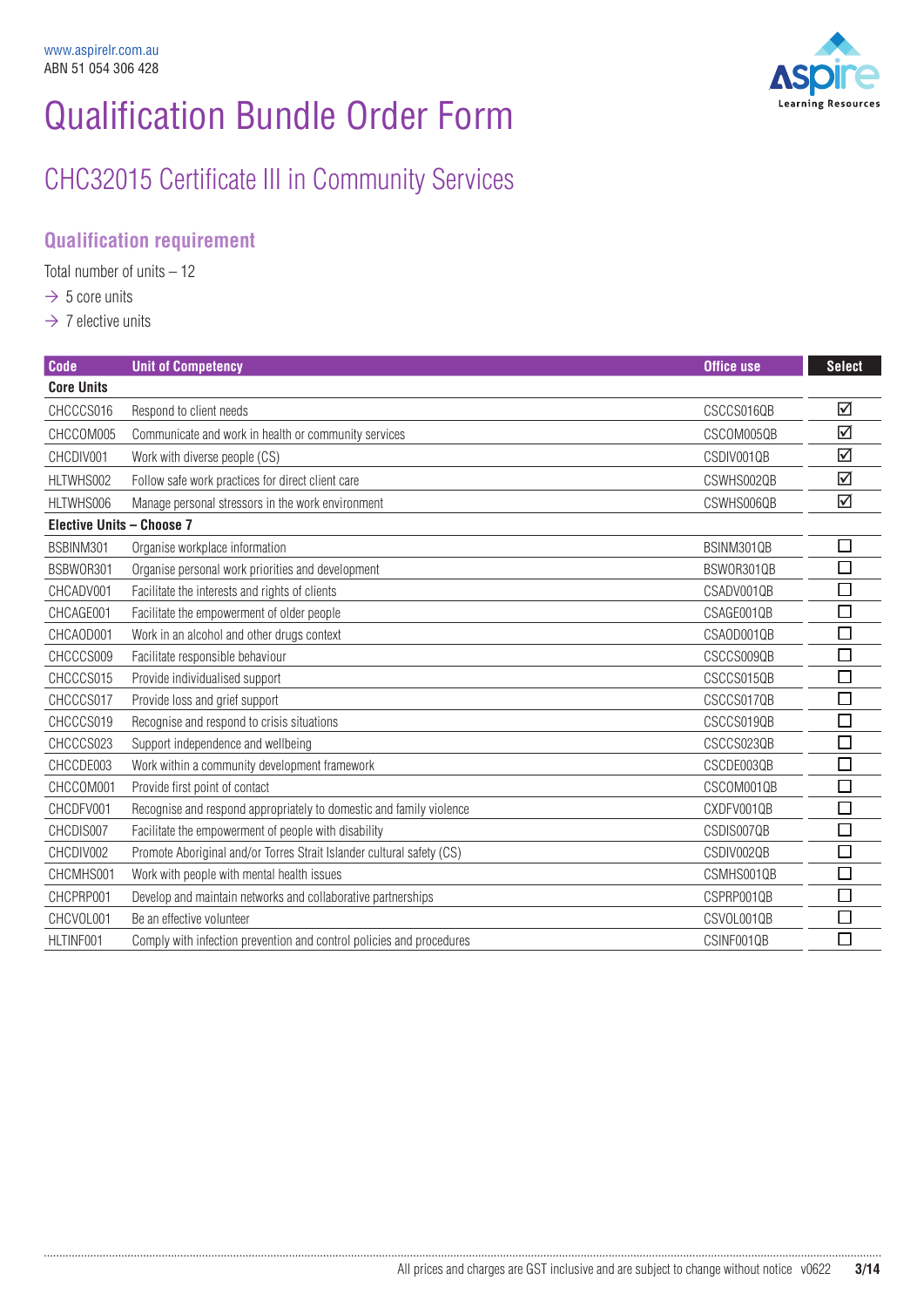

### CHC33015 Certificate III in Individual Support

#### **Qualification requirement**

Total number of units – 13

- $\rightarrow$  7 core units
- $\rightarrow$  6 elective units, of which:
	- 2 units must be from those listed under Group A, B or C

#### **Specialisations**

- $\rightarrow$  All Group A electives must be selected for award of the *Certificate III in Individual Support (Ageing)* and all remaining electives must be selected from Group D.
- $\rightarrow$  All Group B electives must be selected for award of the *Certificate III in Individual Support (Disability)*.
- $\rightarrow$  At least four units from Group C electives must be selected for award of the *Certificate III in Individual Support (Home and Community)*.

| Code                  | <b>Unit of Competency</b>                                                 | <b>Office use</b> | <b>Select</b>               |
|-----------------------|---------------------------------------------------------------------------|-------------------|-----------------------------|
| <b>Core Units</b>     |                                                                           |                   |                             |
| CHCCCS015             | Provide individualised support                                            | CSCCS015QB        | ☑                           |
| CHCCCS023             | Support independence and wellbeing                                        | CSCCS023QB        | ☑                           |
| CHCCOM005             | Communicate and work in health or community services                      | CSCOM005QB        | ☑                           |
| CHCDIV001             | Work with diverse people (CS)                                             | CSDIV001QB        | ☑                           |
| CHCLEG001             | Work legally and ethically (CS)                                           | CSLEG001QB        | ☑                           |
| HLTAAP001             | Recognise healthy body systems                                            | CSAAP001QB        | ☑                           |
| HLTWHS002             | Follow safe work practices for direct client care                         | CSWHS002QB        | ☑                           |
|                       | <b>Group A Elective Units - Ageing</b>                                    |                   |                             |
| CHCAGE001             | Facilitate the empowerment of older people                                | CSAGE001QB        | $\mathcal{L}_{\mathcal{A}}$ |
| CHCAGE005             | Provide support to people living with dementia                            | CSAGE005QB        | $\sim$                      |
| CHCCCS011             | Meet personal support needs                                               | CSCCS011QB        | $\Box$                      |
| HLTINF001             | Comply with infection prevention and control policies and procedures      | CSINF001QB        | П                           |
|                       | <b>Group B Elective Units - Disability</b>                                |                   |                             |
| CHCDIS001             | Contribute to ongoing skills development using a strengths-based approach | CSDIS001QB        |                             |
| CHCDIS002             | Follow established person-centred behaviour supports                      | CSDIS002QB        |                             |
| CHCDIS003             | Support community participation and social inclusion                      | CSDIS003QB        |                             |
| CHCDIS007             | Facilitate the empowerment of people with disability                      | CSDIS007QB        | l.                          |
| HLTINF001             | Comply with infection prevention and control policies and procedures      | CSINF001QB        | П                           |
|                       | <b>Group C Elective Units - Home and Community</b>                        |                   |                             |
| CHCAGE001             | Facilitate the empowerment of older people                                | CSAGE001QB        | $\Box$                      |
| CHCDIS007             | Facilitate the empowerment of people with disability                      | CSDIS007QB        |                             |
| CHCCCS011             | Meet personal support needs                                               | CSCCS011QB        |                             |
| CHCCCS025             | Support relationships with carers and families                            | CSCCS025QB        | $\mathcal{L}_{\mathcal{A}}$ |
| CHCHCS001             | Provide home and community support services                               | CSHCS001QB        | П                           |
| <b>Elective Units</b> |                                                                           |                   |                             |
| BSBCUS301             | Deliver and monitor a service to customers                                | BSCUS301QB        | □                           |
| BSBINM201             | Process and maintain workplace information                                | BSINM201QB        | $\mathcal{L}$               |
| BSBMED301             | Interpret and apply medical terminology appropriately                     | CSMED301QB        |                             |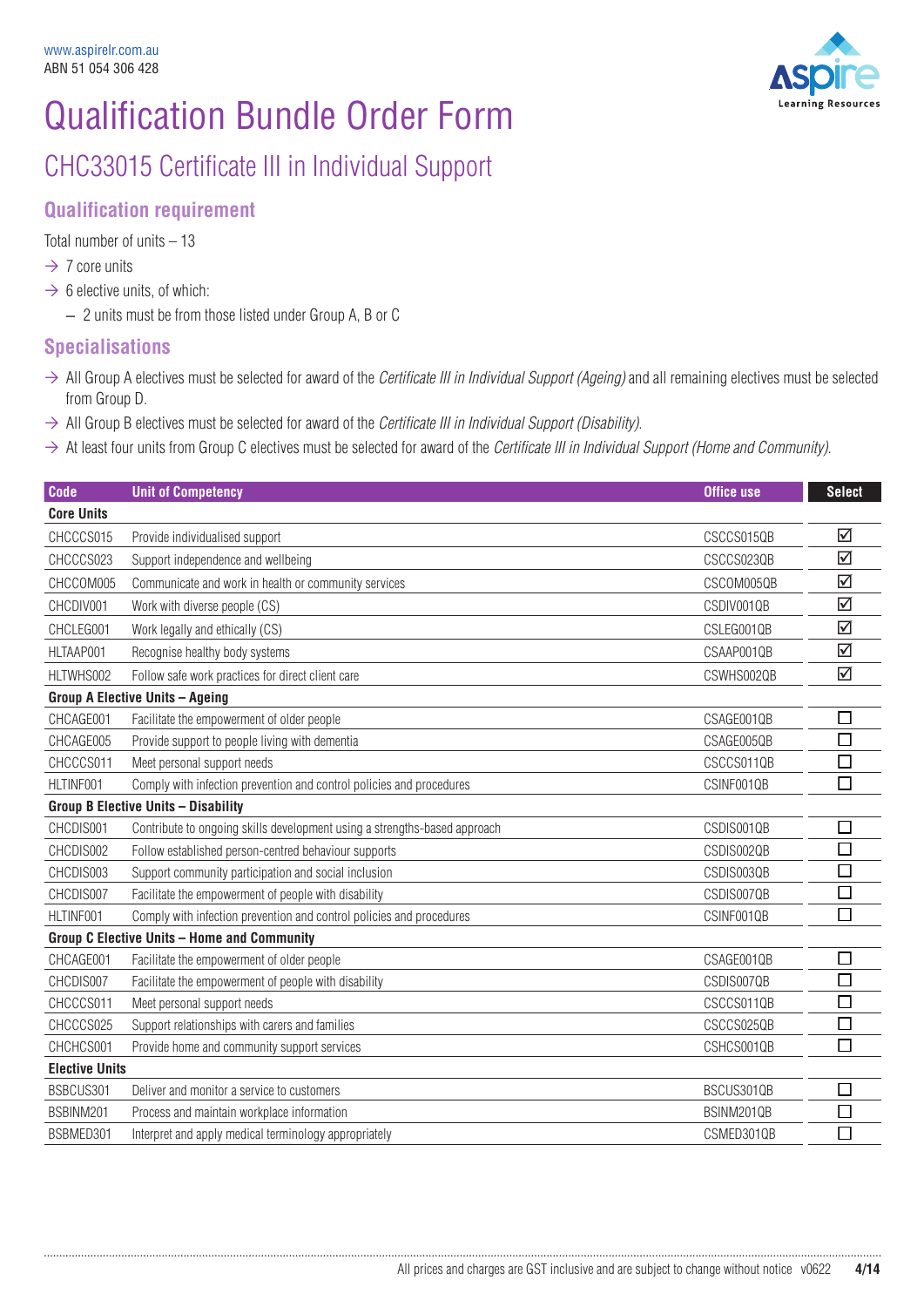

| Code      | <b>Unit of Competency</b>                                                                            | <b>Office use</b> | <b>Select</b>            |
|-----------|------------------------------------------------------------------------------------------------------|-------------------|--------------------------|
| BSBW0R204 | Use business technology                                                                              | BSW0R204QB        | Ξ                        |
| BSBW0R301 | Organise personal work priorities and development                                                    | BSWOR301QB        | $\Box$                   |
| CHCADV001 | Facilitate the interests and rights of clients                                                       | CSADV001QB        | $\Box$                   |
| CHCAGE002 | Implement falls prevention strategies                                                                | CSAGE002QB        | $\Box$                   |
| CHCAOD001 | Work in an alcohol and other drugs context                                                           | CSAOD001QB        | $\Box$                   |
| CHCCCS006 | Facilitate individual service planning and delivery                                                  | CSCCS006QB        | $\Box$                   |
| CHCCCS009 | Facilitate responsible behaviour                                                                     | CSCCS009QB        | $\Box$                   |
| CHCCCS017 | Provide loss and grief support                                                                       | CSCCS017QB        | $\overline{\phantom{a}}$ |
| CHCCCS024 | Support individuals with autism spectrum disorder                                                    | CSCCS024QB        | $\Box$                   |
| CHCCCS025 | Support relationships with carers and families                                                       | CSCCS025QB        | $\Box$                   |
| CHCCCS026 | Transport individuals                                                                                | CSCCS026QB        | $\Box$                   |
| CHCDIS001 | Contribute to ongoing skills development using a strengths-based approach                            | CSDIS001QB        | $\Box$                   |
| CHCDIS002 | Follow established person-centred behaviour supports                                                 | CSDIS002QB        | $\Box$                   |
| CHCDIS003 | Support community participation and social inclusion                                                 | CSDIS003QB        | L.                       |
| CHCDIS004 | Communicate using augmentative and alternative communication strategies                              | CSDIS004QB        | $\Box$                   |
| CHCDIS007 | Facilitate the empowerment of people with disability                                                 | CSDIS007QB        | $\Box$                   |
| CHCDIV002 | Promote Aboriginal and/or Torres Strait Islander cultural safety (CS)                                | CSDIV002QB        | $\Box$                   |
| CHCHCS001 | Provide home and community support services                                                          | CSHCS001QB        | $\Box$                   |
| CHCLAH001 | Work effectively in the leisure and health industries                                                | CSLAH001QB        | $\Box$                   |
| CHCLAH002 | Contribute to leisure and health programming                                                         | CSLAH002QB        | $\Box$                   |
| CHCLAH003 | Participate in the planning, implementation and monitoring of individual leisure and health programs | CSLAH003QB        | $\Box$                   |
| CHCMHS001 | Work with people with mental health issues                                                           | CSMHS001QB        | $\Box$                   |
| CHCPAL001 | Deliver care services using a palliative approach                                                    | CSPAL001QB        | $\Box$                   |
| CHCPRP001 | Develop and maintain networks and collaborative partnerships                                         | CSPRP001QB        | $\Box$                   |
| CHCPRP003 | Reflect on and improve own professional practice (CS)                                                | CSPRP003QB        | $\overline{\phantom{a}}$ |
| HLTAHA001 | Assist with an allied health program                                                                 | CSAHA001QB        | $\Box$                   |
| HLTHPS006 | Assist clients with medication                                                                       | CSHPS006QB        | $\Box$                   |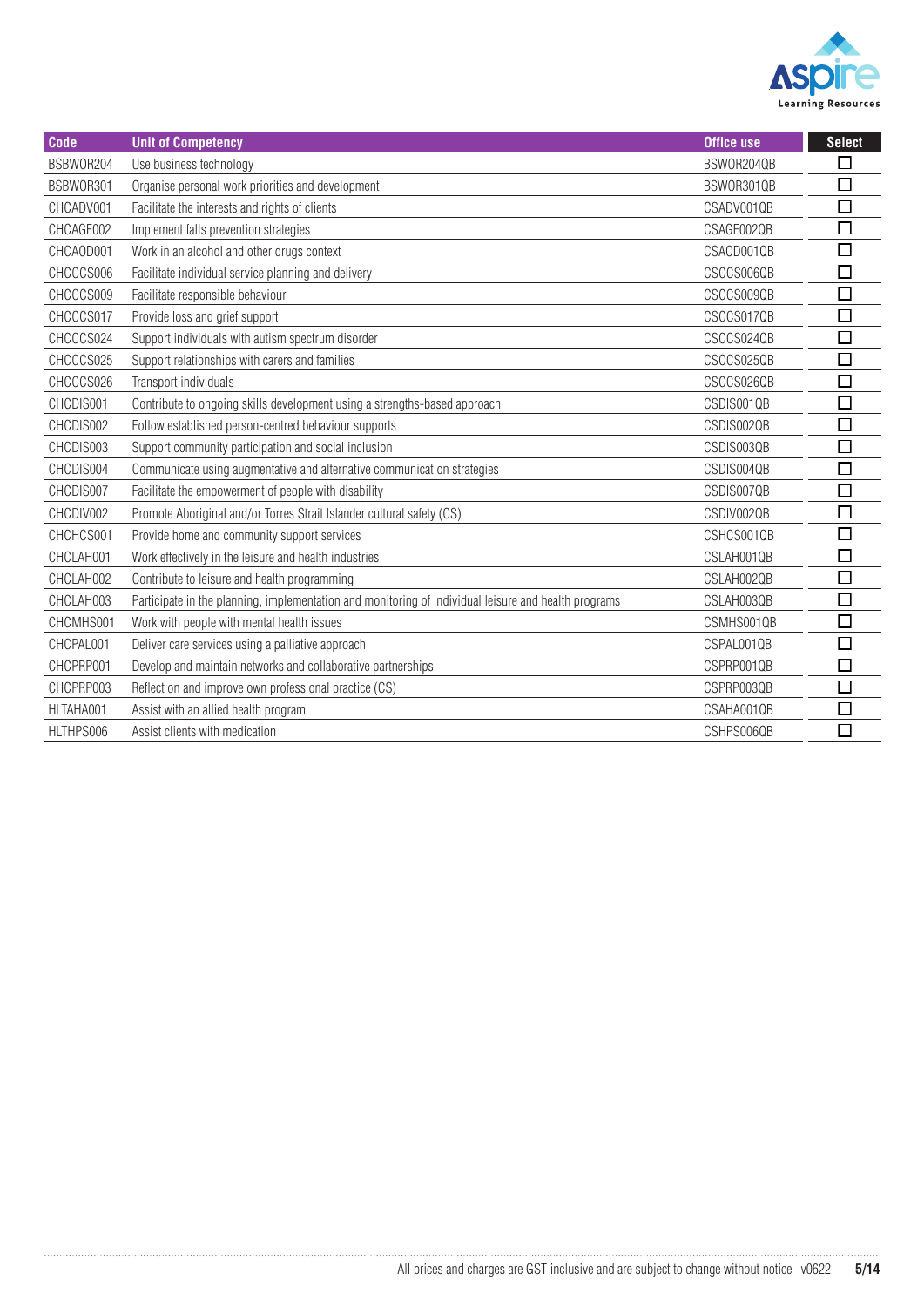

### CHC42015 Certificate IV in Community Services

### **Qualification requirement**

Total number of units  $-15$ 

- $\rightarrow$  7 core units
- $\rightarrow$  8 elective units

| <b>Code</b>           | <b>Unit of Competency</b>                                                      | <b>Office use</b> | <b>Select</b>               |
|-----------------------|--------------------------------------------------------------------------------|-------------------|-----------------------------|
| <b>Core Units</b>     |                                                                                |                   |                             |
| CHCADV001             | Facilitate the interests and rights of clients                                 | CSADV001QB        | ☑                           |
| CHCCCS004             | Assess co-existing needs                                                       | CSCCS004QB        | ☑                           |
| CHCCOM002             | Use communication to build relationships                                       | CSCOM002QB        | ☑                           |
| CHCDIV001             | Work with diverse people (CS)                                                  | CSDIV001QB        | ☑                           |
| CHCLEG001             | Work legally and ethically (CS)                                                | CSLEG001QB        | $\triangledown$             |
| CHCPRP001             | Develop and maintain networks and collaborative partnerships                   | CSPRP001QB        | ☑                           |
| HLTWHS003             | Maintain work health and safety (CS)                                           | CSWHS003QB        | ☑                           |
| <b>Elective Units</b> |                                                                                |                   |                             |
| CHCDFV001             | Recognise and respond appropriately to domestic and family violence            | CXDFV001QB        | $\Box$                      |
| CHCADV002             | Provide advocacy and representation services                                   | CSADV002QB        | $\Box$                      |
| CHCAGE001             | Facilitate the empowerment of older people                                     | CSAGE001QB        | П                           |
| CHCAOD001             | Work in an alcohol and other drugs context                                     | CSAOD001QB        | □                           |
| CHCCCS003             | Increase the safety of individuals at risk of suicide                          | CSCCS003QB        | $\Box$                      |
| CHCCCS006             | Facilitate individual service planning and delivery                            | CSCCS006QB        | $\Box$                      |
| CHCCCS008             | Develop strategies to address unmet needs                                      | CSCCS008QB        | $\Box$                      |
| CHCCCS009             | Facilitate responsible behaviour                                               | CSCCS009QB        | $\Box$                      |
| CHCCCS010             | Maintain a high standard of service                                            | CSCCS010QB        | $\Box$                      |
| CHCCCS014             | Provide brief interventions                                                    | CSCCS014QB        | $\Box$                      |
| CHCCCS015             | Provide individualised support                                                 | CSCCS015QB        | $\Box$                      |
| CHCCCS017             | Provide loss and grief support                                                 | CSCCS017QB        | $\Box$                      |
| CHCCCS019             | Recognise and respond to crisis situations                                     | CSCCS019QB        | □                           |
| CHCCCS020             | Respond effectively to behaviours of concern                                   | CSCCS020QB        | $\Box$                      |
| CHCCDE003             | Work within a community development framework                                  | CSCDE003QB        |                             |
| CHCCOM001             | Provide first point of contact                                                 | CSCOM001QB        | $\mathcal{L}_{\mathcal{A}}$ |
| CHCCSM005             | Develop, facilitate and review all aspects of case management                  | CSCSM005QB        | $\Box$                      |
| CHCDIS001             | Contribute to ongoing skills development using a strengths-based approach      | CSDIS001QB        | $\Box$                      |
| CHCDIS004             | Communicate using augmentative and alternative communication strategies        | CSDIS004QB        | L                           |
| CHCDIS007             | Facilitate the empowerment of people with disability                           | CSDIS007QB        | Π                           |
| CHCDIS008             | Facilitate community participation and social inclusion                        | CSDIS008QB        | $\Box$                      |
| CHCDIS010             | Provide person-centred services to people with disabilities with complex needs | CSDIS010QB        | $\Box$                      |
| CHCDIV002             | Promote Aboriginal and/or Torres Strait Islander cultural safety (CS)          | CSDIV002QB        | $\Box$                      |
| CHCMGT005             | Facilitate workplace debriefing and support processes                          | CSMGT005QB        | $\mathcal{L}_{\mathcal{A}}$ |
| CHCMHS001             | Work with people with mental health issues                                     | CSMHS001QB        | $\Box$                      |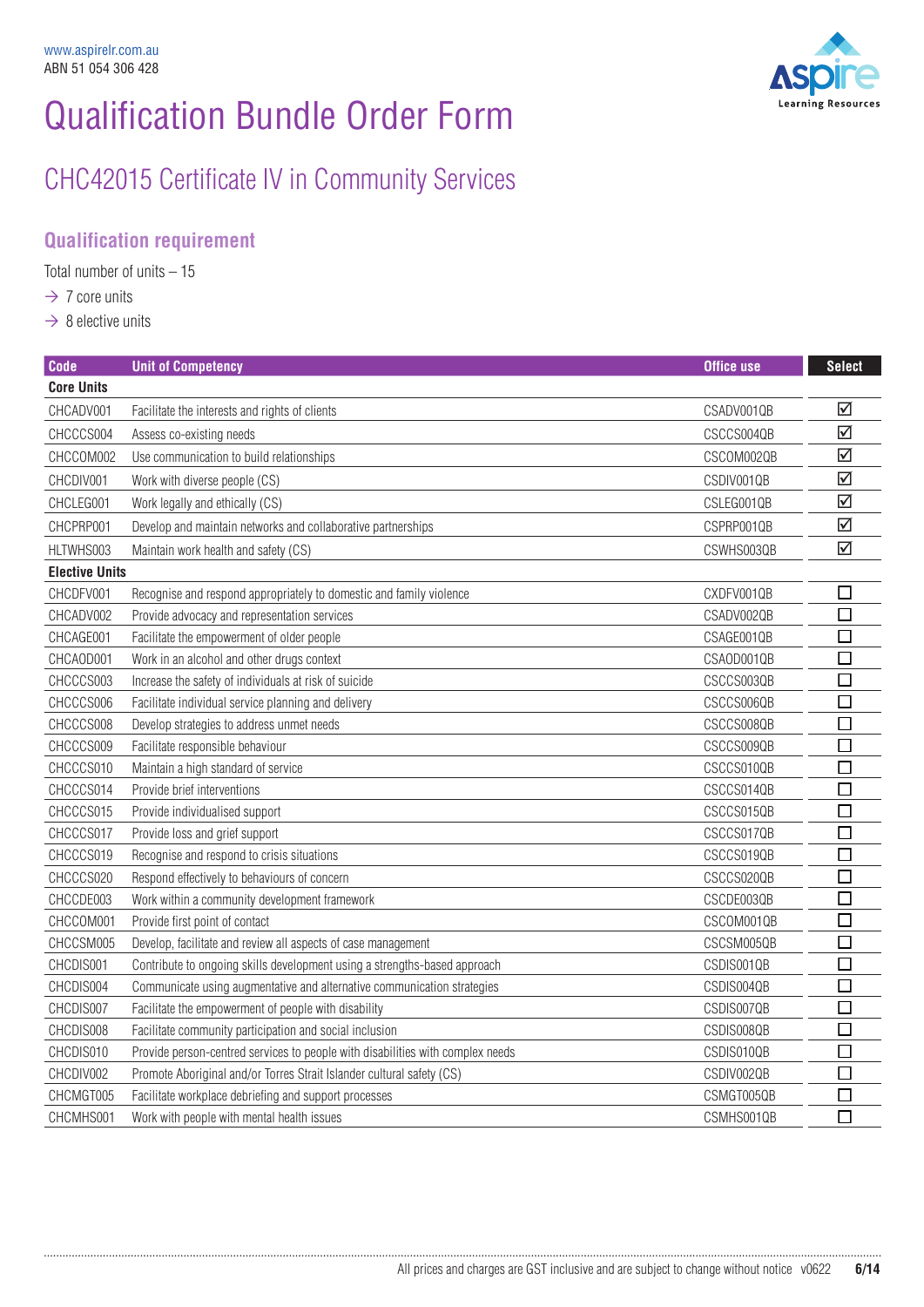

| Code      | <b>Unit of Competency</b>                                                          | <b>Office use</b> | <b>Select</b>               |
|-----------|------------------------------------------------------------------------------------|-------------------|-----------------------------|
| CHCMHS003 | Provide recovery oriented mental health services                                   | CSMHS003QB        |                             |
| CHCMHS011 | Assess and promote social, emotional and physical wellbeing                        | CSMHS0110B        |                             |
| CHCPAL001 | Deliver care services using a palliative approach                                  | CSPAL0010B        |                             |
| CHCPAL002 | Plan for and provide care services using a palliative approach                     | CSPAL0020B        |                             |
| HLTWHS006 | Manage personal stressors in the work environment                                  | CSWHS0060B        |                             |
| CHCPRP003 | Reflect on and improve own professional practice                                   | CSPRT0030B        | L.                          |
| CHCPRT003 | Work collaboratively to maintain an environment safe for children and young people | CSPRT003QB        | $\Box$                      |
| BSBLDR403 | Lead team effectiveness                                                            | BSLDR403QB        | Ξ                           |
| BSBLED401 | Develop teams and individuals                                                      | BSLED401QB        | $\mathcal{L}_{\mathcal{A}}$ |
| BSBMGT401 | Show leadership in the workplace                                                   | BSMGT401QB        | Ξ                           |
| BSBMGT403 | Implement continuous improvement                                                   | BSMGT003QB        |                             |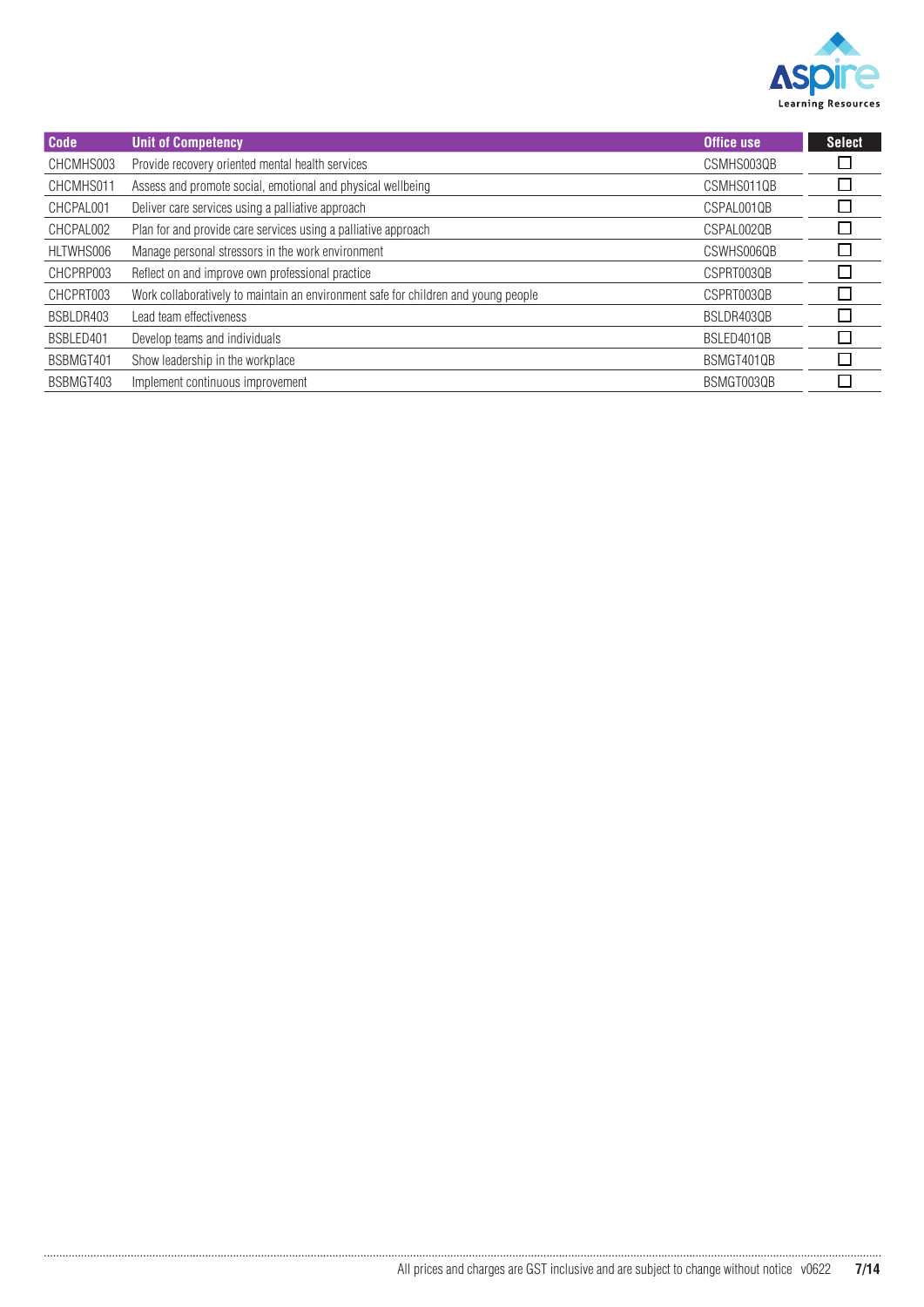

### CHC43015 Certificate IV in Ageing Support

### **Qualification requirement**

Total number of units – 18

- $\rightarrow$  15 core units
- $\rightarrow$  3 elective units

| <b>Code</b>               | <b>Unit of Competency</b>                                                      | <b>Office use</b>        | <b>Select</b>   |
|---------------------------|--------------------------------------------------------------------------------|--------------------------|-----------------|
| <b>Core Units</b>         |                                                                                |                          |                 |
| CHCADV001                 | Facilitate the interests and rights of clients                                 | CSADV001QB               | ☑               |
| CHCAGE001                 | Facilitate the empowerment of older people                                     | CSAGE001QB               | ☑               |
| CHCAGE003                 | Coordinate services to older people                                            | CSAGE003QB               | ☑               |
| CHCAGE004                 | Implement interventions with older people at risk                              | CSAGE004QB               | ☑               |
| CHCAGE005                 | Provide support to people living with dementia                                 | CSAGE005QB               | ☑               |
| CHCCCS006                 | Facilitate individual service planning and delivery                            | CSCCS006QB               | ☑               |
| CHCCCS011                 | Meet personal support needs                                                    | CSCCS011QB               | ☑               |
| CHCCCS023                 | Support independence and wellbeing                                             | CSCCS023QB               | $\triangledown$ |
| CHCCCS025                 | Support relationships with carers and families                                 | CSCCS025QB               | ☑               |
| CHCDIV001                 | Work with diverse people (CS)                                                  | CSDIV001QB               | ☑               |
| CHCLEG003                 | Manage legal and ethical compliance                                            | CSLEG003QB               | ☑               |
| CHCPAL001                 | Deliver care services using a palliative approach                              | CSPAL001QB               | ☑               |
| CHCPRP001                 | Develop and maintain networks and collaborative partnerships                   | CSPRP001QB               | ☑               |
| HLTAAP001                 | Recognise healthy body systems                                                 | CSAAP001QB               | ☑               |
| HLTWHS002                 | Follow safe work practices for direct client care                              | CSWHS002QB               | ☑               |
| Elective Units - Choose 3 |                                                                                |                          |                 |
| CHCAGE002                 | Implement falls prevention strategies                                          | CSAGE002QB               | $\Box$          |
| CHCAOD001                 | Work in an alcohol and other drugs context                                     | CSAOD001QB               | □               |
| CHCCCS007                 | Develop and implement service programs                                         | CSCCS007QB               | $\Box$          |
| CHCCCS010                 | Maintain a high standard of service                                            | CSCCS010QB               | □               |
| CHCCCS017                 | Provide loss and grief support                                                 | CSCCS017QB               | $\Box$          |
| CHCCCS019                 | Recognise and respond to crisis situations                                     | CSCCS019QB               | □               |
| CHCCOM001                 | Provide first point of contact                                                 | CSCOM001QB               | ٢               |
| CHCCOM002                 | Use communication to build relationships                                       | CSCOM002QB               | $\Box$          |
| CHCDIS004                 | Communicate using augmentative and alternative communication strategies        | CSDIS004QB               | $\Box$          |
| CHCDIS007                 | Facilitate the empowerment of people with disability                           | CSDIS007QB               | $\Box$          |
| CHCDIS008                 | Facilitate community participation and social inclusion                        | CSDIS008QB               | $\Box$          |
| CHCDIS009                 | Facilitate ongoing skills development using a person-centred approach          | CSDIS009QB               | $\Box$          |
| CHCDIS010                 | Provide person-centred services to people with disabilities with complex needs | CSDIS010QB               | $\Box$          |
| CHCDIV002                 | Promote Aboriginal and/or Torres Strait Islander cultural safety (CS)          | CSDIV002QB               | ப               |
| CHCDIV003                 | Manage and promote diversity                                                   | CSDIV003QB               | E               |
| CHCMHS001                 | Work with people with mental health issues                                     | CSMHS001QB               | $\Box$          |
| CHCPAL002                 | Plan for and provide care services using a palliative approach                 | CSPAL002QB               | $\Box$          |
| HLTAAP002                 | Confirm physical health status                                                 | CSAAP002QB               | П               |
| HLTHPS006                 | Assist clients with medication                                                 | CSHPS006QB               | $\Box$          |
| HLTHPS007                 | Administer and monitor medication                                              | CSHPS007QB               | $\Box$          |
| HLTWHS003<br>HLTWHS004    | Maintain work health and safety (CS)<br>Manage work health and safety          | CSWHS003QB<br>CSWHS004QB | □<br>П          |
|                           |                                                                                |                          |                 |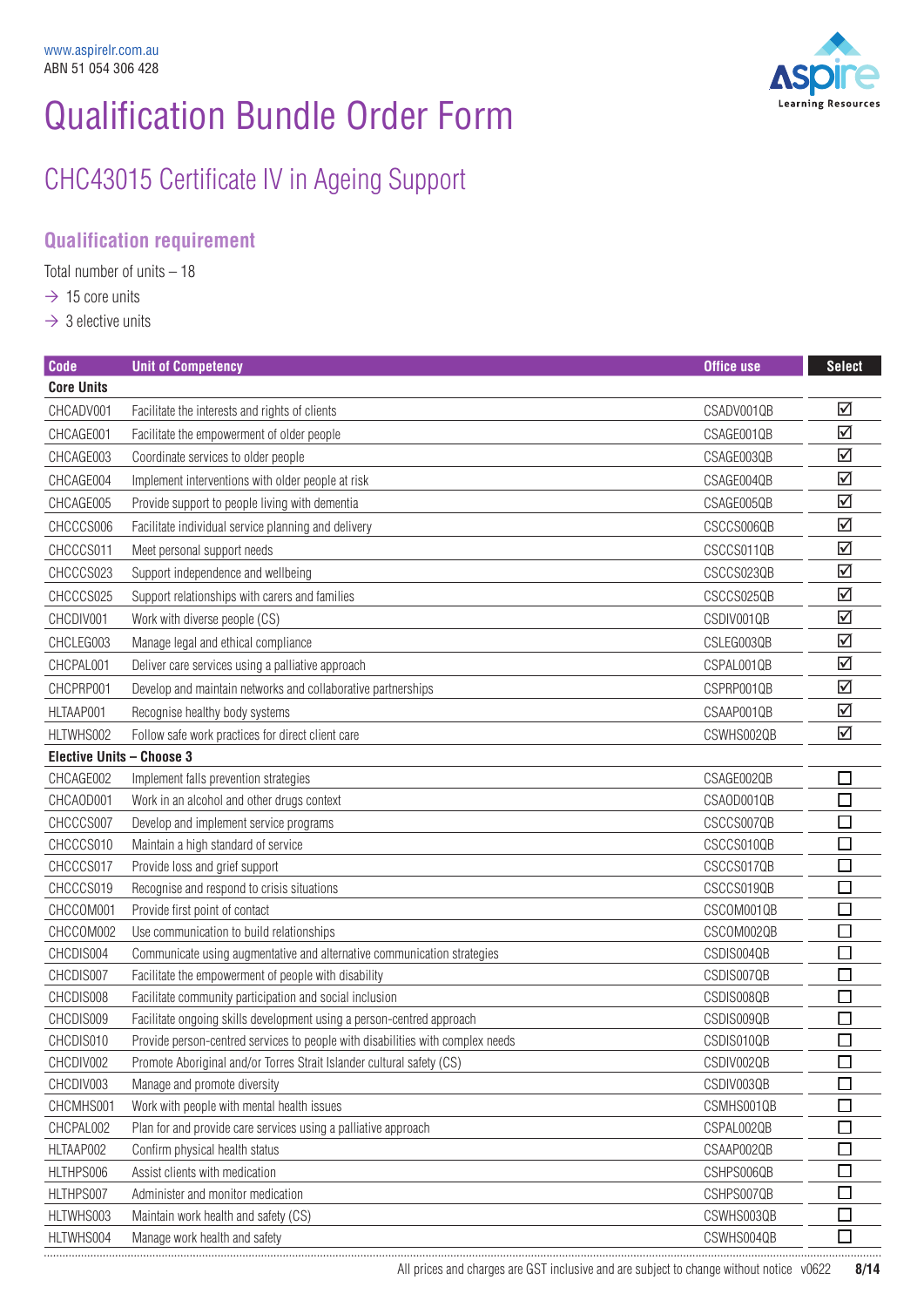

### CHC43115 Certificate IV in Disability

### **Qualification requirement**

Total number of units – 14

- $\rightarrow$  11 core units
- $\rightarrow$  3 elective units

| Code                      | <b>Unit of Competency</b>                                                      | Office use | <b>Select</b>   |
|---------------------------|--------------------------------------------------------------------------------|------------|-----------------|
| <b>Core Units</b>         |                                                                                |            |                 |
| CHCCCS015                 | Provide individualised support                                                 | CSCCS015QB | ☑               |
| CHCDIS002                 | Follow established person-centred behaviour supports                           | CSDIS002QB | ☑               |
| CHCDIS005                 | Develop and provide person-centred service responses                           | CSDIS005QB | ☑               |
| CHCDIS007                 | Facilitate the empowerment of people with disability                           | CSDIS007QB | ☑               |
| CHCDIS008                 | Facilitate community participation and social inclusion                        | CSDIS008QB | $\triangledown$ |
| CHCDIS009                 | Facilitate ongoing skills development using a person-centred approach          | CSDIS009QB | ☑               |
| CHCDIS010                 | Provide person-centred services to people with disabilities with complex needs | CSDIS010QB | ☑               |
| CHCDIV001                 | Work with diverse people (CS)                                                  | CSDIV001QB | ☑               |
| CHCLEG003                 | Manage legal and ethical compliance                                            | CSLEG003QB | ☑               |
| HLTAAP001                 | Recognise healthy body systems                                                 | CSAAP001QB | ☑               |
| HLTWHS002                 | Follow safe work practices for direct client care                              | CSWHS002QB | ☑               |
| Elective Units - Choose 3 |                                                                                |            |                 |
| BSBINM201                 | Process and maintain workplace information                                     | BSINM201QB | $\Box$          |
| BSBLDR402                 | Lead effective workplace relationships                                         | BSLDR402QB | П               |
| BSBMGT401                 | Show leadership in the workplace                                               | BSMGT401QB | $\Box$          |
| BSBW0R204                 | Use business technology                                                        | BSW0R204QB | □               |
| CHCADV001                 | Facilitate the interests and rights of clients                                 | CSADV001QB | □               |
| CHCADV002                 | Provide advocacy and representation services                                   | CSADV002QB | $\Box$          |
| CHCAGE001                 | Facilitate the empowerment of older people                                     | CSAGE001QB | П               |
| CHCAGE003                 | Coordinate services to older people                                            | CSAGE003QB | ⊔               |
| CHCAGE005                 | Provide support to people living with dementia                                 | CSAGE005QB | $\Box$          |
| CHCAOD001                 | Work in an alcohol and other drugs context                                     | CSAOD001QB | $\Box$          |
| CHCCCS004                 | Assess co-existing needs                                                       | CSCCS004QB | □               |
| CHCCCS006                 | Facilitate individual service planning and delivery                            | CSCCS006QB | $\Box$          |
| CHCCCS007                 | Develop and implement service programs                                         | CSCCS007QB | $\Box$          |
| CHCCCS008                 | Develop strategies to address unmet needs                                      | CSCCS008QB | □               |
| CHCCCS010                 | Maintain a high standard of service                                            | CSCCS010QB | $\Box$          |
| CHCCCS011                 | Meet personal support needs                                                    | CSCCS011QB | $\Box$          |
| CHCCCS017                 | Provide loss and grief support                                                 | CSCCS017QB | $\mathbf{L}$    |
| CHCCCS019                 | Recognise and respond to crisis situations                                     | CSCCS019QB | $\mathcal{L}$   |
| CHCCCS023                 | Support independence and wellbeing                                             | CSCCS023QB | $\Box$          |
| CHCCCS025                 | Support relationships with carers and families                                 | CSCCS025QB | $\Box$          |
| CHCCOM002                 | Use communication to build relationships                                       | CSCOM002QB | П               |
| CHCDIS004                 | Communicate using augmentative and alternative communication strategies        | CSDIS004QB |                 |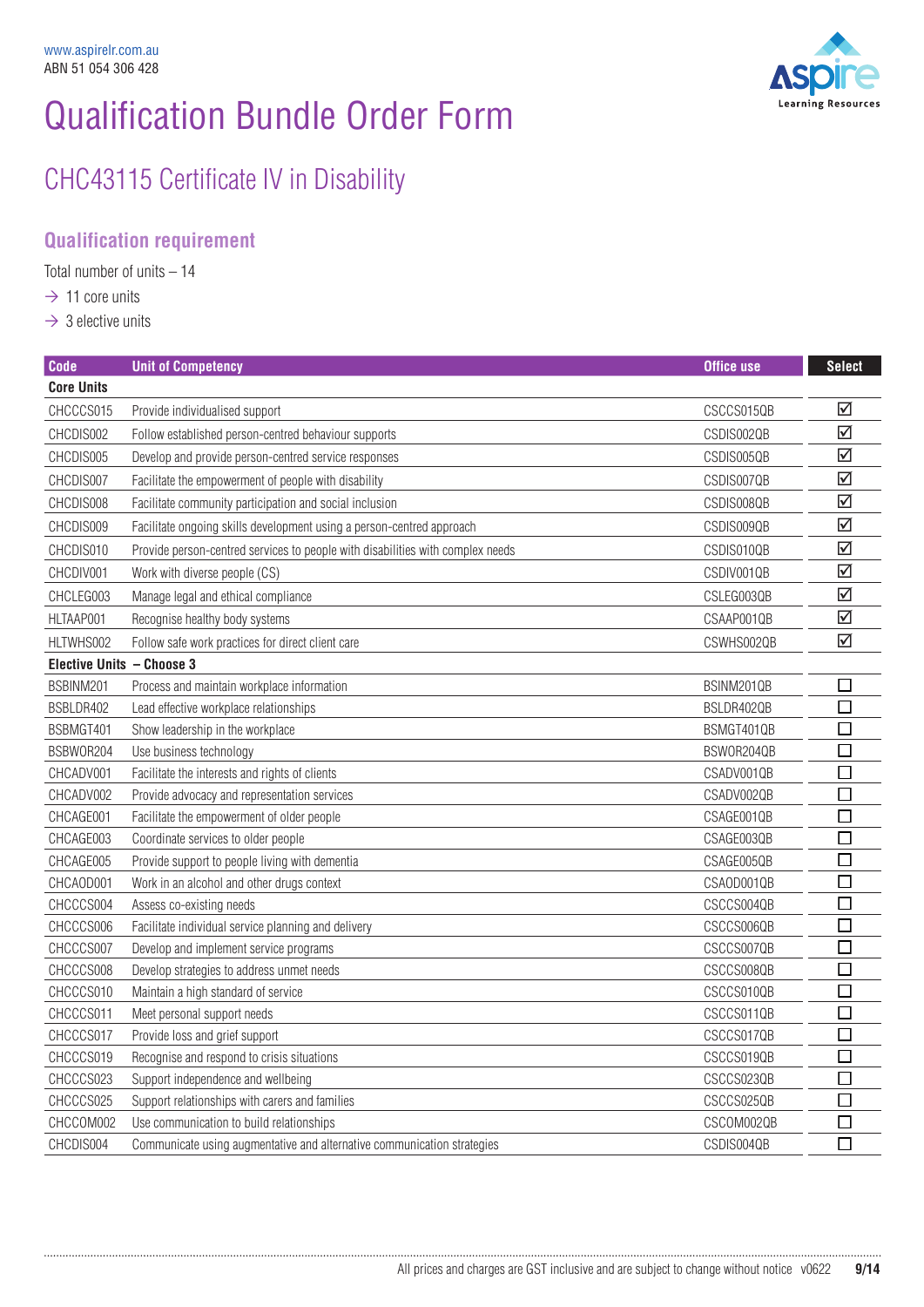

| <b>Code</b> | <b>Unit of Competency</b>                                                                            | Office use | <b>Select</b> |
|-------------|------------------------------------------------------------------------------------------------------|------------|---------------|
| CHCDIV002   | Promote Aboriginal and/or Torres Strait Islander cultural safety (CS)                                | CSDIV002QB |               |
| CHCDIV003   | Manage and promote diversity                                                                         | CSDIV003QB |               |
| CHCHCS001   | Provide home and community support services                                                          | CSHCS001QB | ٦             |
| CHCLAH001   | Work effectively in the leisure and health industries                                                | CSLAH001QB |               |
| CHCLAH002   | Contribute to leisure and health programming                                                         | CSLAH002QB |               |
| CHCLAH003   | Participate in the planning, implementation and monitoring of individual leisure and health programs | CSLAH003QB | T,            |
| CHCMHS001   | Work with people with mental health issues                                                           | CSMHS001QB |               |
| CHCPAL001   | Deliver care services using a palliative approach                                                    | CSPAL001QB |               |
| CHCPAL002   | Plan for and provide care services using a palliative approach                                       | CSPAL002QB | $\Box$        |
| CHCPRP001   | Develop and maintain networks and collaborative partnerships                                         | CSPRP001QB |               |
| HLTAAP002   | Confirm physical health status                                                                       | CSAAP0020B |               |
| HLTHPS006   | Assist clients with medication                                                                       | CSHPS006QB | $\mathcal{L}$ |
| HLTHPS007   | Administer and monitor medication                                                                    | CSHPS007QB |               |
| HLTWHS003   | Maintain work health and safety (CS)                                                                 | CSWHS003QB |               |
| HLTWHS004   | Manage work health and safety                                                                        | CSWHS004QB |               |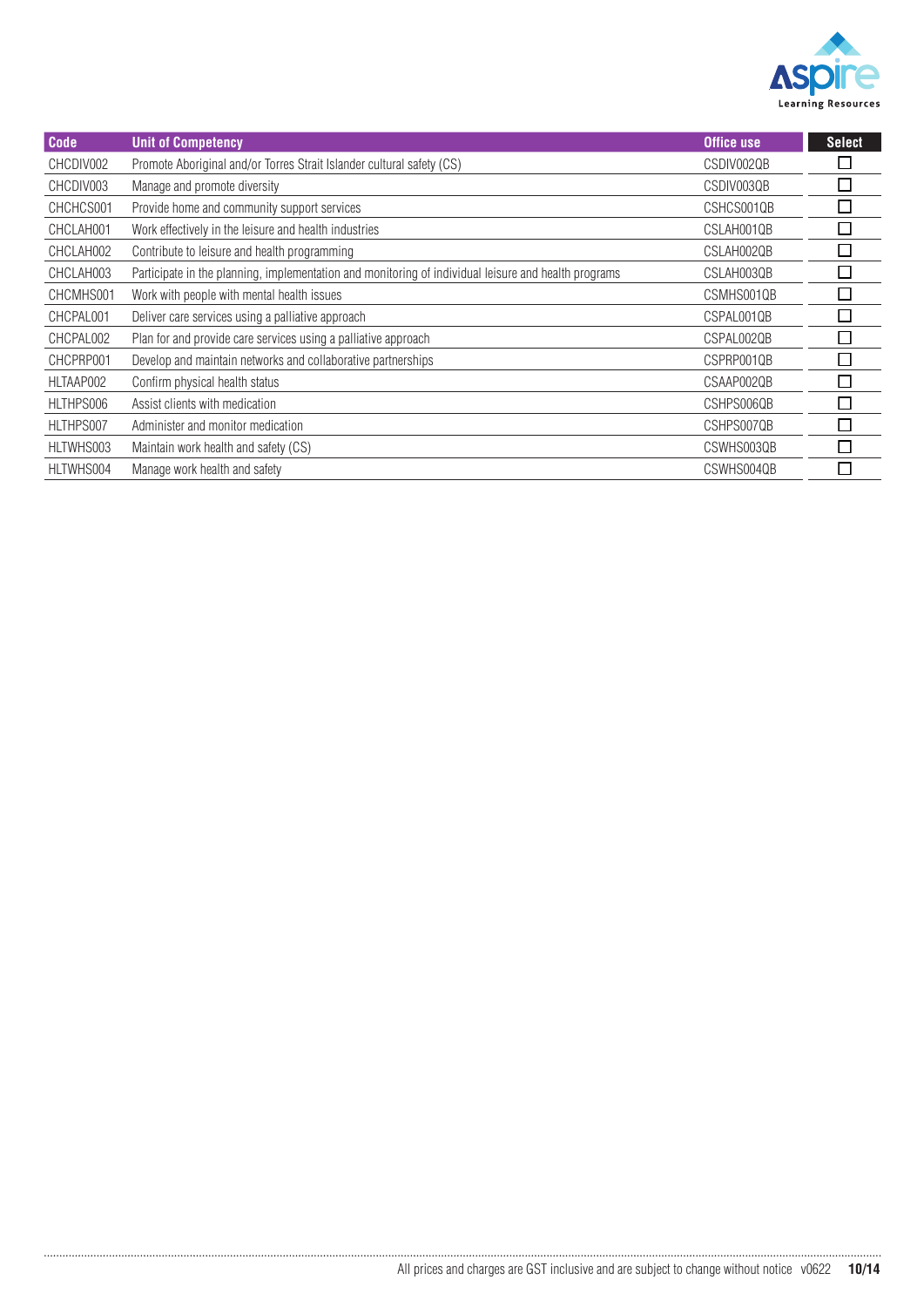

### Qualification Bundle Order Form CHC43215 Certificate IV in Alcohol and Other Drugs **Qualification requirement**

Total number of units – 17

 $\rightarrow$  12 core units

 $\rightarrow$  5 elective units

| <b>Code</b>               | <b>Unit of Competency</b>                                                                   | <b>Office use</b> | <b>Select</b>               |
|---------------------------|---------------------------------------------------------------------------------------------|-------------------|-----------------------------|
| Core Units*               |                                                                                             |                   |                             |
| CHCAOD001                 | Work in an alcohol and other drugs context                                                  | CSAOD001QB        | ☑                           |
| CHCAOD004                 | Assess needs of clients with alcohol and/or other drugs issues                              | CSAOD004QB        | ☑                           |
| CHCAOD006                 | Provide interventions for people with alcohol and other drug issues                         | CSAOD006QB        | $\overline{\mathsf{M}}$     |
| CHCAOD009                 | Develop and review individual treatment alcohol and other drug treatment plan               | CSAOD009QB        | ☑                           |
| CHCCCS004                 | Assess co-existing needs                                                                    | CSCCS004QB        | ☑                           |
| CHCCCS014                 | Provide brief interventions                                                                 | CSCCS014QB        | $\blacktriangledown$        |
| CHCCOM002                 | Use communication to build relationships                                                    | CSCOM002QB        | ☑                           |
| CHCDIV001                 | Work with diverse people (CS)                                                               | CSDIV001QB        | ☑                           |
| CHCLEG001                 | Work legally and ethically (CS)                                                             | CSLEG001QB        | ☑                           |
| CHCMHS001                 | Work with people with mental health issues                                                  | CSMHS001QB        | ☑                           |
| CHCPRP001                 | Develop and maintain networks and collaborative partnerships                                | CSPRP001QB        | ☑                           |
| Elective Units - Choose 5 |                                                                                             |                   |                             |
| BSBINM201                 | Process and maintain workplace information                                                  | BSINM201QB        | □                           |
| CHCADV001                 | Facilitate the interests and rights of clients                                              | CSADV001QB        | П                           |
| CHCAGE001                 | Facilitate the empowerment of older people                                                  | CSAGE001QB        | $\Box$                      |
| CHCCCS003                 | Increase the safety of individuals at risk of suicide                                       | CSCCS003QB        | $\Box$                      |
| CHCCCS006                 | Facilitate individual service planning and delivery                                         | CSCCS006QB        | $\mathcal{L}_{\mathcal{A}}$ |
| CHCCCS009                 | Facilitate responsible behaviour                                                            | CSCCS009QB        | $\Box$                      |
| CHCCCS017                 | Provide loss and grief support                                                              | CSCCS017QB        | □                           |
| CHCCCS019                 | Recognise and respond to crisis situations                                                  | CSCCS019QB        | $\Box$                      |
| CHCCCS023                 | Support independence and wellbeing                                                          | CSCCS023QB        | □                           |
| CHCDIS007                 | Facilitate the empowerment of people with disability                                        | CSDIS007QB        | $\Box$                      |
| CHCDIS008                 | Facilitate community participation and social inclusion                                     | CSDIS008QB        | $\Box$                      |
| CHCDIV002                 | Promote Aboriginal and/or Torres Strait Islander cultural safety (CS)                       | CSDIV002QB        | $\Box$                      |
| CHCMHS002                 | Establish self-directed recovery relationships                                              | CSMHS002QB        | □                           |
| CHCMHS003                 | Provide recovery oriented mental health services                                            | CSMHS003QB        | П                           |
| CHCMHS004                 | Work collaboratively with the care network and other services                               | CSMHS004QB        | $\Box$                      |
| CHCMHS005                 | Provide services to people with coexisting mental health and alcohol and other drugs issues | CSMHS005QB        | $\Box$                      |
| CHCPRP003                 | Reflect on and improve own professional practice (CS)                                       | CSPRP003QB        | $\Box$                      |
| HLTAAP001                 | Recognise healthy body systems                                                              | CSAAP001QB        | $\mathcal{L}_{\mathcal{A}}$ |
| HLTHPS006                 | Assist clients with medication                                                              | CSHPS006QB        | $\Box$                      |
| HLTWHS006                 | Manage personal stressors in the work environment                                           | CSWHS006QB        | $\Box$                      |

\* Please note: Aspire has not developed HLTAID004 Provide an emergency first aid response in an education and care setting.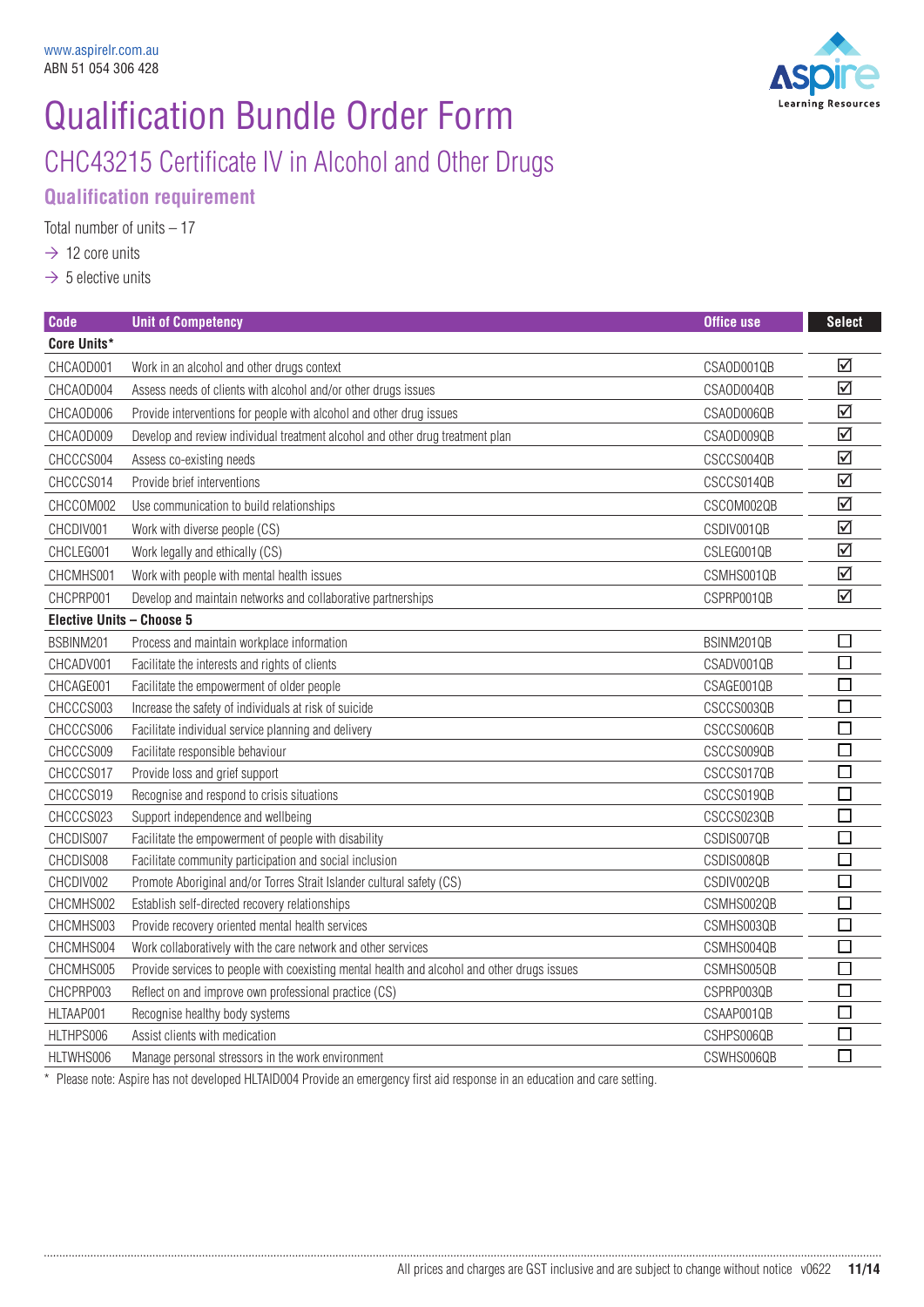

CHC43315 Certificate IV in Mental Health

#### **Qualification requirement**

Total number of units – 15

- $\rightarrow$  11 core units
- $\rightarrow$  4 elective units, of which:

– at least 1 unit from the At Risk group below

| <b>Code</b>                   | <b>Unit of Competency</b>                                                                   | <b>Office use</b> | <b>Select</b>  |
|-------------------------------|---------------------------------------------------------------------------------------------|-------------------|----------------|
| <b>Core Units</b>             |                                                                                             |                   |                |
| CHCDIV001                     | Work with diverse people (CS)                                                               | CSDIV001QB        | ☑              |
| CHCDIV002                     | Promote Aboriginal and/or Torres Strait Islander cultural safety (CS)                       | CSDIV002QB        | ☑              |
| CHCLEG001                     | Work legally and ethically (CS)                                                             | CSLEG001QB        | ☑              |
| CHCMHS002                     | Establish self-directed recovery relationships                                              | CSMHS002QB        | ☑              |
| CHCMHS003                     | Provide recovery oriented mental health services                                            | CSMHS003QB        | ☑              |
| CHCMHS004                     | Work collaboratively with the care network and other services                               | CSMHS004QB        | ☑              |
| CHCMHS005                     | Provide services to people with coexisting mental health and alcohol and other drugs issues | CSMHS005QB        | ☑              |
| CHCMHS007                     | Work effectively in trauma informed care                                                    | CSMHS007QB        | ☑              |
| CHCMHS008                     | Promote and facilitate self advocacy                                                        | CSMHS008QB        | ☑              |
| CHCMHS011                     | Assess and promote social, emotional and physical wellbeing                                 | CSMHS011QB        | ☑              |
| HLTWHS001                     | Participate in workplace health and safety (CS)                                             | CSWHS001QB        | ☑              |
| <b>At Risk Elective Units</b> |                                                                                             |                   |                |
| CHCCCS003                     | Increase the safety of individuals at risk of suicide                                       | CSCCS003QB        | $\Box$         |
| CHCCCS019                     | Recognise and respond to crisis situations                                                  | CSCCS019QB        | $\Box$         |
| Elective Units - Choose 3     |                                                                                             |                   |                |
| BSBINM201                     | Process and maintain workplace information                                                  | BSINM201QB        | $\Box$         |
| CHCADV001                     | Facilitate the interests and rights of clients                                              | CSADV001QB        | П              |
| CHCAGE001                     | Facilitate the empowerment of older people                                                  | CSAGE001QB        | $\Box$         |
| CHCAOD001                     | Work in an alcohol and other drugs context                                                  | CSAOD001QB        | П              |
| CHCAOD004                     | Assess needs of clients with alcohol and/or other drugs issues                              | CSAOD004QB        | $\Box$         |
| CHCAOD006                     | Provide interventions for people with alcohol and other drug issues                         | CSAOD006QB        | П              |
| CHCCCS004                     | Assess co-existing needs                                                                    | CSCCS004QB        | П              |
| CHCCCS007                     | Develop and implement service programs                                                      | CSCCS007QB        | П              |
| CHCCCS009                     | Facilitate responsible behaviour                                                            | CSCCS009QB        | $\mathbb{Z}^2$ |
| CHCCCS014                     | Provide brief interventions                                                                 | CSCCS014QB        | $\Box$         |
| CHCCCS017                     | Provide loss and grief support                                                              | CSCCS017QB        | $\Box$         |
| CHCCCS020                     | Respond effectively to behaviours of concern                                                | CSCCS020QB        | П              |
| CHCCCS023                     | Support independence and wellbeing                                                          | CSCCS023QB        | $\Box$         |
| CHCCOM002                     | Use communication to build relationships                                                    | CSCOM002QB        | $\Box$         |
| CHCDFV001                     | Recognise and respond appropriately to domestic and family violence                         | CXDFV001QB        | $\Box$         |
| CHCDIS007                     | Facilitate the empowerment of people with disability                                        | CSDIS007QB        | П              |
| CHCDIS008                     | Facilitate community participation and social inclusion                                     | CSDIS008QB        | $\Box$         |
| CHCPRP001                     | Develop and maintain networks and collaborative partnerships                                | CSPRP001QB        | Π              |
| CHCPRP003                     | Reflect on and improve own professional practice (CS)                                       | CSPRP003QB        | $\Box$         |
| HLTAAP001                     | Recognise healthy body systems                                                              | CSAAP001QB        | □              |
| HLTHPS006                     | Assist clients with medication                                                              | CSHPS006QB        | $\Box$         |
| HLTWHS006                     | Manage personal stressors in the work environment                                           | CSWHS006QB        | $\Box$         |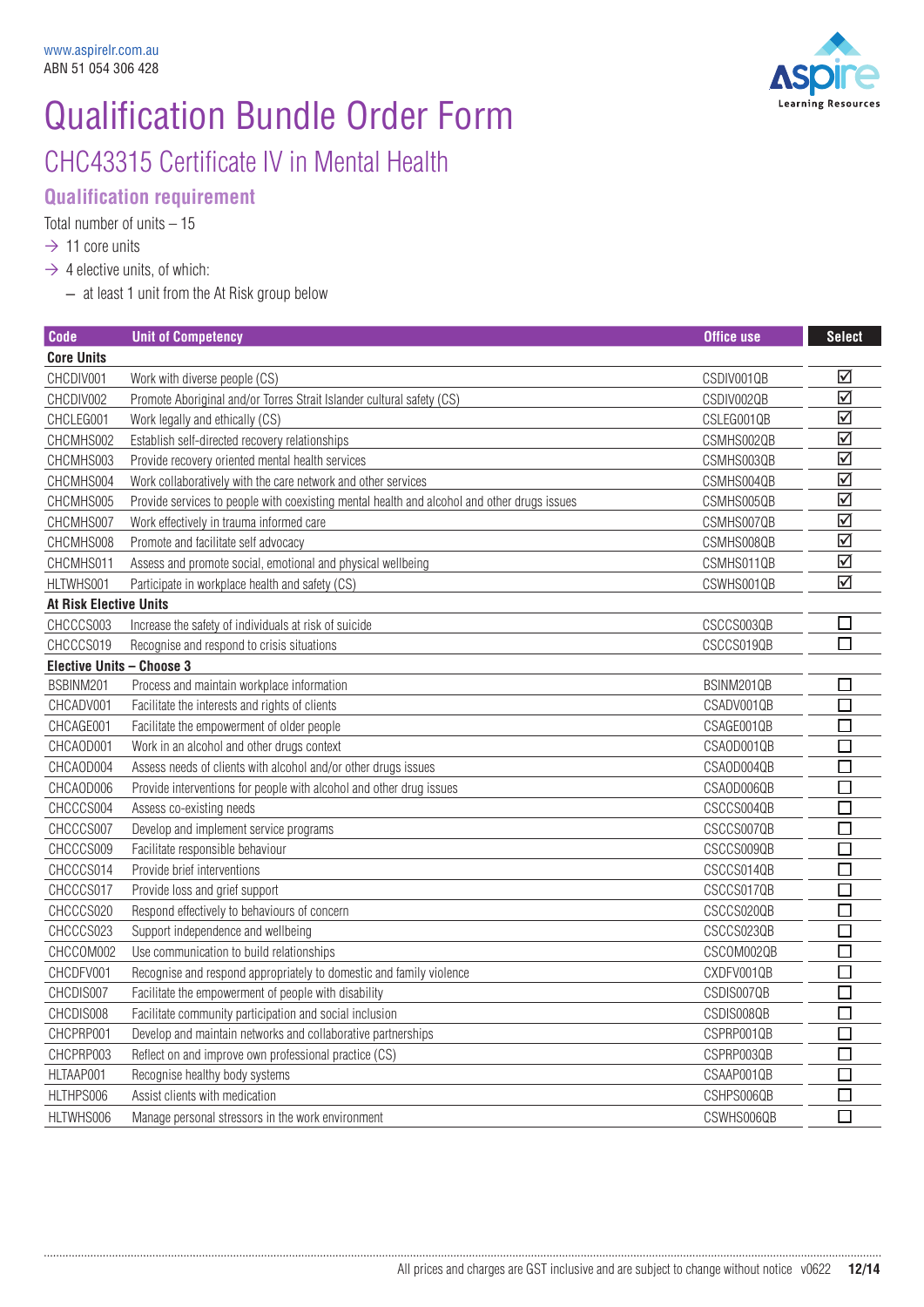

### CHC43415 Certificate IV in Leisure and Health

#### **Qualification requirement**

Total number of units  $-17$ 

#### $\rightarrow$  10 core units

 $\rightarrow$  7 elective units

| <b>Code</b>               | <b>Unit of Competency</b>                                                                            | <b>Office use</b> | <b>Select</b>               |
|---------------------------|------------------------------------------------------------------------------------------------------|-------------------|-----------------------------|
| <b>Core Units</b>         |                                                                                                      |                   |                             |
| CHCCOM002                 | Use communication to build relationships                                                             | CSCOM002QB        | ☑                           |
| CHCDIV001                 | Work with diverse people (CS)                                                                        | CSDIV001QB        | ☑                           |
| CHCLAH001                 | Work effectively in the leisure and health industries                                                | CSLAH001QB        | ☑                           |
| CHCLAH002                 | Contribute to leisure and health programming                                                         | CSLAH002QB        | ☑                           |
| CHCLAH003                 | Participate in the planning, implementation and monitoring of individual leisure and health programs | CSLAH003QB        | ☑                           |
| CHCLAH004                 | Participate in planning leisure and health programs for clients with complex needs                   | CSLAH004QB        | ☑                           |
| CHCLAH005                 | Incorporate lifespan development and sociological concepts into leisure and health programming       | CSLAH005QB        | ☑                           |
| CHCPRP003                 | Reflect on and improve own professional practice (CS)                                                | CSPRP003QB        | $\triangledown$             |
| HLTAAP002                 | Confirm physical health status                                                                       | CSAAP002QB        | ☑                           |
| HLTWHS002                 | Follow safe work practices for direct client care                                                    | CSWHS002QB        | ☑                           |
| Elective Units - Choose 7 |                                                                                                      |                   |                             |
| BSBINM201                 | Process and maintain workplace information                                                           | BSINM201QB        | ⊔                           |
| CHCAGE001                 | Facilitate the empowerment of older people                                                           | CSAGE001QB        | $\Box$                      |
| CHCAGE005                 | Provide support to people living with dementia                                                       | CSAGE005QB        | $\Box$                      |
| CHCAOD001                 | Work in an alcohol and other drugs context                                                           | CSAOD001QB        | $\Box$                      |
| CHCCCS008                 | Develop strategies to address unmet needs                                                            | CSCCS008QB        | □                           |
| CHCCCS015                 | Provide individualised support                                                                       | CSCCS015QB        | $\Box$                      |
| CHCCCS020                 | Respond effectively to behaviours of concern                                                         | CSCCS020QB        | $\sim$                      |
| CHCCCS023                 | Support independence and wellbeing                                                                   | CSCCS023QB        | $\overline{\phantom{0}}$    |
| CHCCCS025                 | Support relationships with carers and families                                                       | CSCCS025QB        | $\Box$                      |
| CHCCDE003                 | Work within a community development framework                                                        | CSCDE003QB        | $\Box$                      |
| CHCDIS002                 | Follow established person-centred behaviour supports                                                 | CSDIS002QB        | 口                           |
| CHCDIS003                 | Support community participation and social inclusion                                                 | CSDIS003QB        | $\Box$                      |
| CHCDIS007                 | Facilitate the empowerment of people with disability                                                 | CSDIS007QB        |                             |
| CHCDIV002                 | Promote Aboriginal and/or Torres Strait Islander cultural safety (CS)                                | CSDIV002QB        | $\Box$                      |
| CHCHCS001                 | Provide home and community support services                                                          | CSHCS001QB        |                             |
| CHCMHS001                 | Work with people with mental health issues                                                           | CSMHS001QB        | □                           |
| CHCMHS002                 | Establish self-directed recovery relationships                                                       | CSMHS002QB        | $\mathcal{L}_{\mathcal{A}}$ |
| CHCMHS003                 | Provide recovery oriented mental health services                                                     | CSMHS003QB        | $\Box$                      |
| CHCMHS004                 | Work collaboratively with the care network and other services                                        | CSMHS004QB        | $\mathbf{I}$                |
| CHCPAL001                 | Deliver care services using a palliative approach                                                    | CSPAL001QB        | $\Box$                      |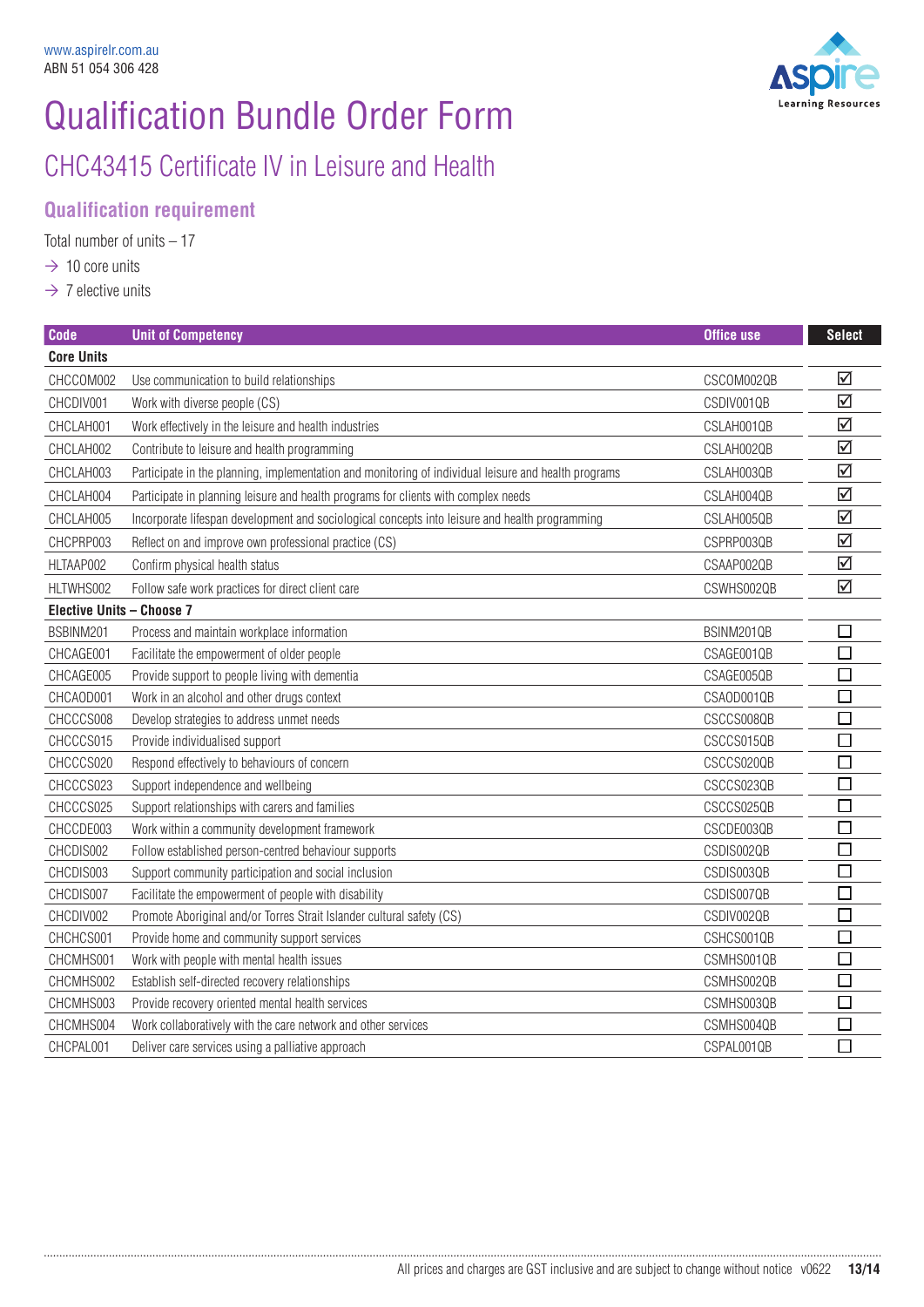

## CHC51015 Diploma of Counselling

### **Qualification requirement**

Total number of units – 17

- $\rightarrow$  13 core units
- $\rightarrow$  4 elective units

| <b>Code</b>                      | <b>Unit of Competency</b>                                             | Office use | <b>Select</b> |
|----------------------------------|-----------------------------------------------------------------------|------------|---------------|
| <b>Core Units</b>                |                                                                       |            |               |
| CHCCCS019                        | Recognise and respond to crisis situations                            | CSCCS019QB | ☑             |
| CHCCSL001                        | Establish and confirm the counselling relationship                    | CSCSL001QB | ☑             |
| CHCCSL002                        | Apply specialist interpersonal and counselling interview skills       | CSCSL002QB | ☑             |
| CHCCSL003                        | Facilitate the counselling relationship and process                   | CSCSL003QB | ☑             |
| CHCCSL004                        | Research and apply personality and development theories               | CSCSL004QB | ☑             |
| CHCCSL005                        | Apply learning theories in counselling                                | CSCSL005QB | ☑             |
| CHCCSL006                        | Select and use counselling therapies                                  | CSCSL006QB | ☑             |
| CHCCSL007                        | Support clients in decision making processes                          | CSCSL007QB | ☑             |
| CHCCSM005                        | Develop, facilitate and review all aspects of case management         | CSCSM005QB | ☑             |
| CHCDIV001                        | Work with diverse people (CS)                                         | CSDIV001QB | ☑             |
| CHCDIV002                        | Promote Aboriginal and/or Torres Strait Islander cultural safety (CS) | CSDIV002QB | ☑             |
| CHCLEG001                        | Work legally and ethically (CS)                                       | CSLEG001QB | ☑             |
| CHCPRP003                        | Reflect on and improve own professional practice (CS)                 | CSPRP003QB | ☑             |
| <b>Elective Units - Choose 4</b> |                                                                       |            |               |
| CHCADV001                        | Facilitate the interests and rights of clients                        | CSADV001QB | □             |
| CHCAGE001                        | Facilitate the empowerment of older people                            | CSAGE001QB | $\Box$        |
| CHCCCS003                        | Increase the safety of individuals at risk of suicide                 | CSCCS003QB | $\Box$        |
| CHCCCS014                        | Provide brief interventions                                           | CSCCS014QB | П             |
| CHCCCS015                        | Provide individualised support                                        | CSCCS015QB | □             |
| CHCCCS017                        | Provide loss and grief support                                        | CSCCS017QB | $\Box$        |
| CHCCCS023                        | Support independence and wellbeing                                    | CSCCS023QB | □             |
| CHCDFV001                        | Recognise and respond appropriately to domestic and family violence   | CXDFV001QB | $\Box$        |
| CHCDIV003                        | Manage and promote diversity                                          | CSDIV003QB | $\Box$        |
| CHCMHS001                        | Work with people with mental health issues                            | CSMHS001QB | □             |

. . . . . .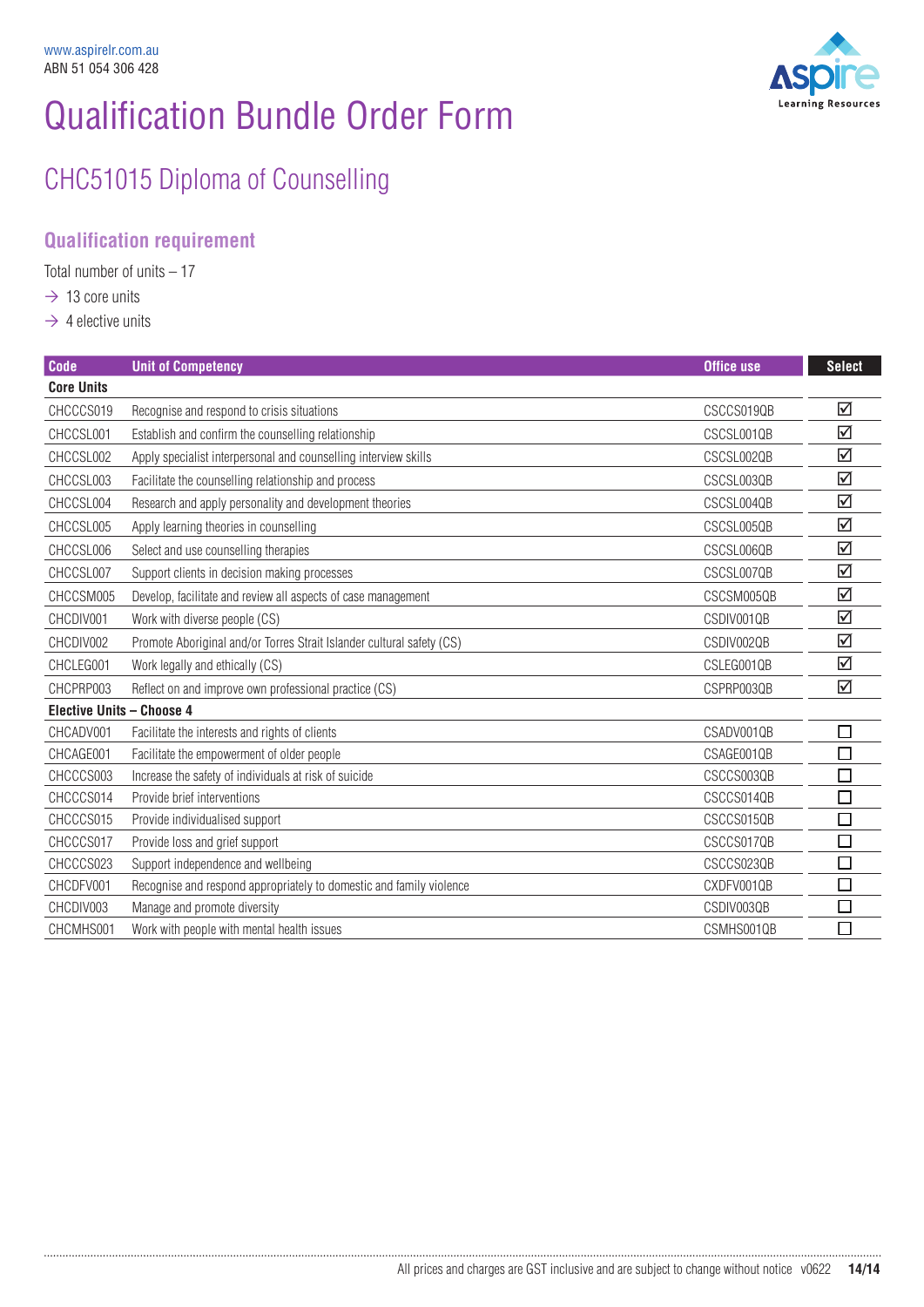

## Qualification Bundle Order Form CHC52015 Diploma of Community Services

### **Qualification requirement**

Total number of units – 16

 $\rightarrow$  8 core units

 $\rightarrow$  8 elective units

| <b>Code</b>                      | <b>Unit of Competency</b>                                                                   | <b>Office use</b> | <b>Select</b>   |
|----------------------------------|---------------------------------------------------------------------------------------------|-------------------|-----------------|
| <b>Core Units</b>                |                                                                                             |                   |                 |
| CHCCCS007                        | Develop and implement service programs                                                      | CSCCS007QB        | ☑               |
| CHCCOM003                        | Develop workplace communication strategies                                                  | CSCOM003QB        | ☑               |
| CHCDEV002                        | Analyse impacts of sociological factors on clients in community work and services           | CSDEV002QB        | ☑               |
| CHCDIV003                        | Manage and promote diversity                                                                | CSDIV003QB        | $\triangledown$ |
| CHCLEG003                        | Manage legal and ethical compliance                                                         | CSLEG003QB        | ☑               |
| CHCMGT005                        | Facilitate workplace debriefing and support processes                                       | CSMGT005QB        | ☑               |
| CHCPRP003                        | Reflect on and improve own professional practice                                            | CSPRT003QB        | ☑               |
| HLTWHS004                        | Manage work health and safety                                                               | CSWHS004QB        | $\triangledown$ |
| <b>Elective Units - Choose 8</b> |                                                                                             |                   |                 |
| BSBFIM501                        | Manage budgets and financial plans                                                          | BSFIM501QB        | $\Box$          |
| BSBINN601                        | Lead and manage organisational change                                                       | BSINN601QB        |                 |
| BSBMGT516                        | Facilitate continuous improvement                                                           | BSMGT516QB        |                 |
| BSBPMG522                        | Undertake project work                                                                      | BSPMG522QB        |                 |
| BSBRSK501                        | Manage risk                                                                                 | BSRSK501QB        |                 |
| CHCADV002                        | Provide advocacy and representation services                                                | CSADV002QB        |                 |
| CHCAGE001                        | Facilitate the empowerment of older people                                                  | CSAGE001QB        |                 |
| CHCAOD004                        | Assess needs of clients with alcohol and/or other drugs issues                              | CSAOD004QB        |                 |
| CHCAOD009                        | Develop and review individual treatment alcohol and other drug treatment plan               | CSAOD009QB        | П               |
| CHCCCS003                        | Increase the safety of individuals at risk of suicide                                       | CSCCS003QB        | П               |
| CHCCCS004                        | Assess co-existing needs                                                                    | CSCCS004QB        | П               |
| CHCCCS009                        | Facilitate responsible behaviour                                                            | CSCCS009QB        | П               |
| CHCCCS019                        | Recognise and respond to crisis situations                                                  | CSCCS019QB        | П               |
| CHCCSM005                        | Develop, facilitate and review all aspects of case management                               | CSCSM005QB        | П               |
| CHCDIS005                        | Develop and provide person-centred service responses                                        | CSDIS005QB        | n               |
| CHCDIS008                        | Facilitate community participation and social inclusion                                     | CSDIS008QB        |                 |
| CHCDIS010                        | Provide person-centred services to people with disabilities with complex needs              | CSDIS010QB        |                 |
| CHCDIV002                        | Promote Aboriginal and/or Torres Strait Islander cultural safety (CS)                       | CSDIV002QB        |                 |
| CHCMHS001                        | Work with people with mental health issues                                                  | CSMHS001QB        | П               |
| CHCMHS002                        | Establish self-directed recovery relationships                                              | CSMHS002QB        |                 |
| CHCMHS003                        | Provide recovery oriented mental health services                                            | CSMHS003QB        | $\Box$          |
| CHCMHS004                        | Work collaboratively with the care network and other services                               | CSMHS004QB        | $\Box$          |
| CHCMHS005                        | Provide services to people with coexisting mental health and alcohol and other drugs issues | CSMHS005QB        | □               |
| CHCMHS008                        | Promote and facilitate self advocacy                                                        | CSMHS008QB        | P.              |
| CHCMHS011                        | Assess and promote social, emotional and physical wellbeing                                 | CSMHS011QB        | m.              |
| CHCPOL003                        | Research and apply evidence to practice                                                     | CXPOL003QB        | Π               |
| CHCPRP001                        | Develop and maintain networks and collaborative partnerships                                | CSPRP001QB        | П               |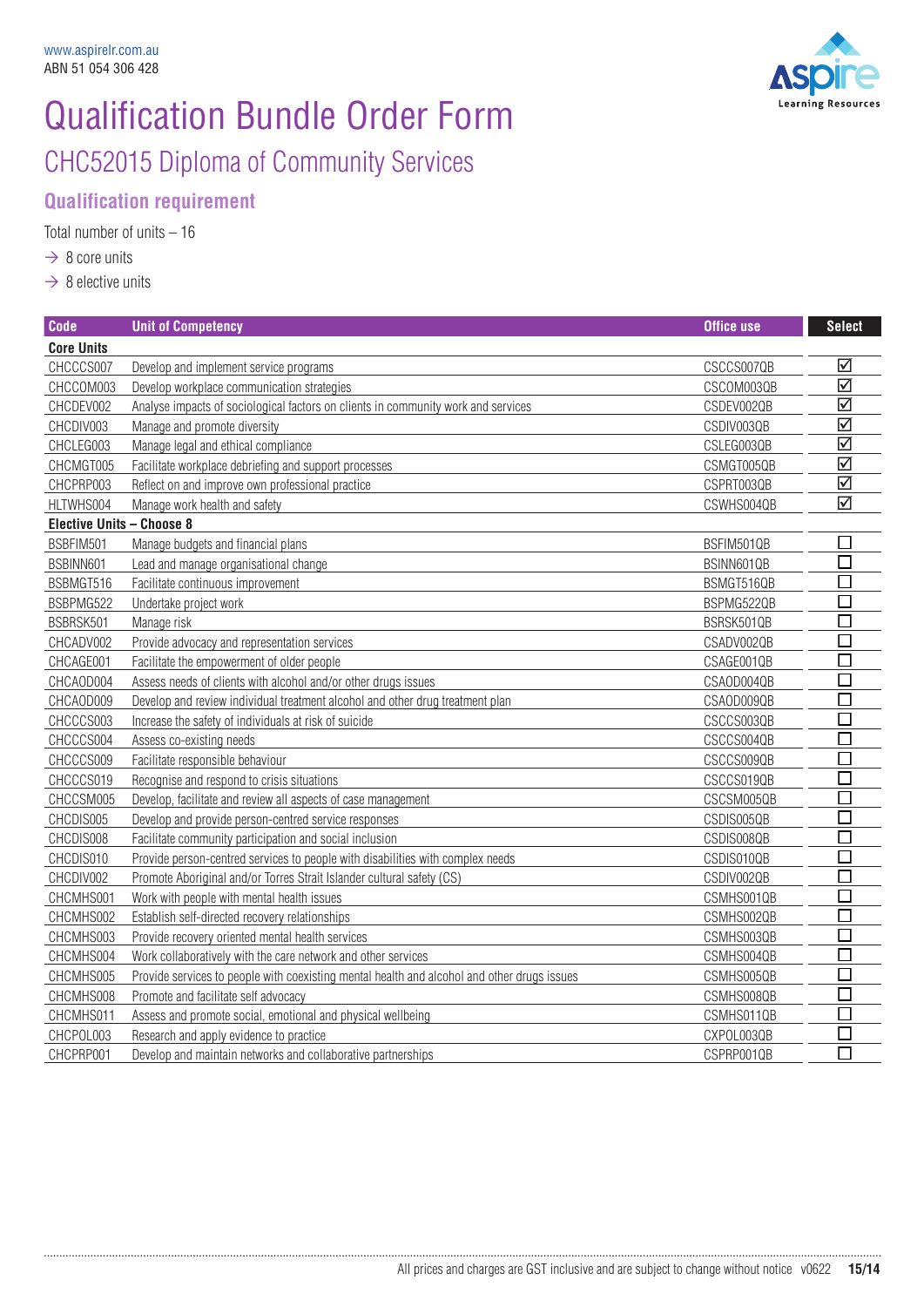

### CHC14015 Certificate I in Active Volunteering

### **Qualification requirement**

Total number of units  $-5$ 

- $\rightarrow$  3 core units
- $\rightarrow$  2 elective units

| <b>Code</b>                      | Unit of Competency                                                    | Office use | <b>Select</b> |
|----------------------------------|-----------------------------------------------------------------------|------------|---------------|
| <b>Core Units</b>                |                                                                       |            |               |
| CHCDIV001                        | Work with diverse people (CS)                                         | CSDIV001QB | ☑             |
| CHCVOL001                        | Be an effective volunteer                                             | CSVOL001QB | ☑             |
| HLTWHS001                        | Participate in workplace health and safety (CS)                       | CSWHS001QB | ☑             |
| <b>Elective Units - Choose 2</b> |                                                                       |            |               |
| BSBCMM201                        | Communicate in the workplace                                          | BSCMM201QB |               |
| BSBCUS201                        | Deliver a service to customers                                        | BSCUS201QB |               |
| CHCCOM005                        | Communicate and work in health or community services                  | CSCOM005QB |               |
| CHCDIV002                        | Promote Aboriginal and/or Torres Strait Islander cultural safety (CS) | CSDIV002QB |               |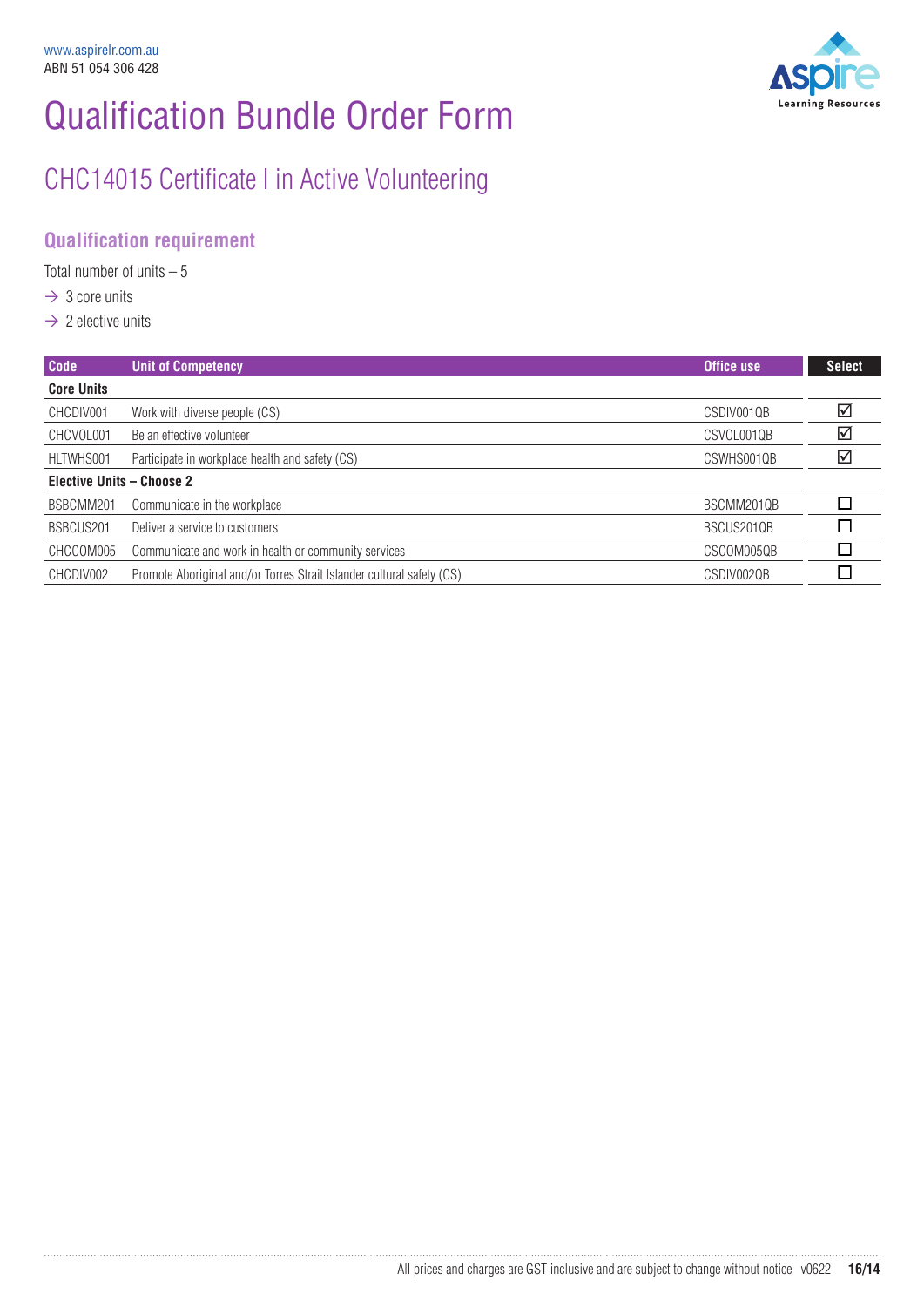

### CHC24015 Certificate II in Active Volunteering

### **Qualification requirement**

Total number of units  $-7$ 

- $\rightarrow$  4 core units
- $\rightarrow$  3 elective units

| <b>Code</b>               | <b>Unit of Competency</b>                                             | Office use | <b>Select</b> |
|---------------------------|-----------------------------------------------------------------------|------------|---------------|
| <b>Core Units</b>         |                                                                       |            |               |
| BSBCMM201                 | Communicate in the workplace                                          | BSCMM2010B | ☑             |
| CHCDIV001                 | Work with diverse people (CS)                                         | CSDIV001QB | ☑             |
| CHCVOL001                 | Be an effective volunteer                                             | CSVOL001QB | ☑             |
| HLTWHS001                 | Participate in workplace health and safety (CS)                       | CSWHS001QB | ☑             |
| Elective Units - Choose 3 |                                                                       |            |               |
| CHCCOM001                 | Provide first point of contact                                        | CSCOM001QB | ٦             |
| CHCCOM005                 | Communicate and work in health or community services                  | CSCOM005QB | Ξ             |
| CHCDIV002                 | Promote Aboriginal and/or Torres Strait Islander cultural safety (CS) | CSDIV002QB | Ξ             |
| FSKDIG003                 | Use digital technology for non-routine workplace tasks                | FSDIG003QB |               |
| FSKOCM007                 | Interact effectively with others at work                              | FSOCM0070B |               |
| FSKWTG009                 | Write routine workplace texts                                         | FSWTG0090B |               |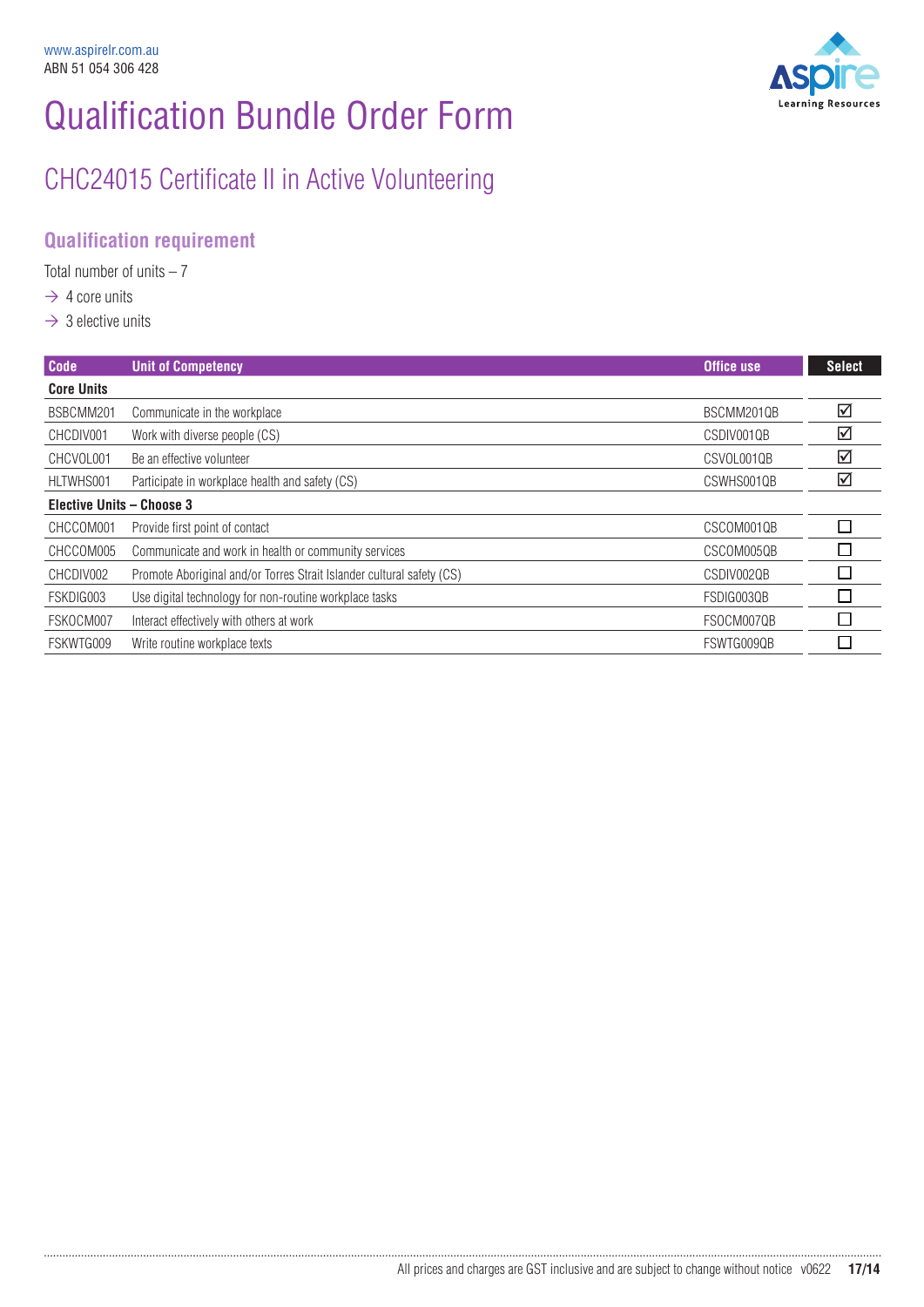

### CHC34015 Certificate III in Active Volunteering

### **Qualification requirement**

Total number of units – 10

- $\rightarrow 6$  core units
- $\rightarrow$  4 elective units

| <b>Code</b>                      | <b>Unit of Competency</b>                                             | <b>Office use</b> | <b>Select</b>               |
|----------------------------------|-----------------------------------------------------------------------|-------------------|-----------------------------|
| <b>Core Units</b>                |                                                                       |                   |                             |
| BSBW0R301                        | Organise personal work priorities and development                     | BSW0R301QB        | ☑                           |
| CHCCOM002                        | Use communication to build relationships                              | CSCOM002QB        | ☑                           |
| CHCDIV001                        | Work with diverse people (CS)                                         | CSDIV001QB        | $\triangledown$             |
| CHCLEG001                        | Work legally and ethically (CS)                                       | CSLEG001QB        | ☑                           |
| CHCVOL001                        | Be an effective volunteer                                             | CSVOL001QB        | ☑                           |
| HLTWHS001                        | Participate in workplace health and safety (CS)                       | CSWHS001QB        | ☑                           |
| HLTWHS003                        | Maintain work health and safety (CS)                                  | CSWHS003QB        | ☑                           |
| <b>Elective Units - Choose 4</b> |                                                                       |                   |                             |
| BSBCMM401                        | Make a presentation                                                   | BSCMM401QB        | $\mathcal{L}_{\mathcal{A}}$ |
| BSBINM301                        | Organise workplace information                                        | BSINM301QB        | $\Box$                      |
| BSBMGT401                        | Show leadership in the workplace                                      | BSMGT401QB        |                             |
| BSBW0R204                        | Use business technology                                               | BSW0R204QB        | $\Box$                      |
| CHCADV001                        | Facilitate the interests and rights of clients                        | CSADV001QB        |                             |
| CHCAGE001                        | Facilitate the empowerment of older people                            | CSAGE001QB        | l.                          |
| CHCAOD001                        | Work in an alcohol and other drugs context                            | CSAOD001QB        | П                           |
| CHCCCS011                        | Meet personal support needs                                           | CSCCS011QB        | I.                          |
| CHCCCS015                        | Provide individualised support                                        | CSCCS015QB        | $\Box$                      |
| CHCCCS017                        | Provide loss and grief support                                        | CSCCS017QB        | $\mathcal{L}_{\mathcal{A}}$ |
| CHCCCS023                        | Support independence and wellbeing                                    | CSCCS023QB        |                             |
| CHCCCS024                        | Support individuals with autism spectrum disorder - NEW               | CSCCS024QB        | $\Box$                      |
| CHCCDE003                        | Work within a community development framework                         | CSCDE003QB        | П                           |
| CHCCOM001                        | Provide first point of contact                                        | CSCOM001QB        | <b>T</b>                    |
| CHCDIS007                        | Facilitate the empowerment of people with disability                  | CSDIS007QB        | $\Box$                      |
| CHCDIV002                        | Promote Aboriginal and/or Torres Strait Islander cultural safety (CS) | CSDIV002QB        | $\Box$                      |
| CHCHCS001                        | Provide home and community support services                           | CSHCS001QB        |                             |
| CHCMHS001                        | Work with people with mental health issues                            | CSMHS001QB        |                             |
| CHCPRP001                        | Develop and maintain networks and collaborative partnerships          | CSPRP001QB        | П                           |
| HLTAAP001                        | Recognise healthy body systems                                        | CSAAP001QB        |                             |
| HLTINF001                        | Comply with infection prevention and control policies and procedures  | CSINF001QB        | П                           |